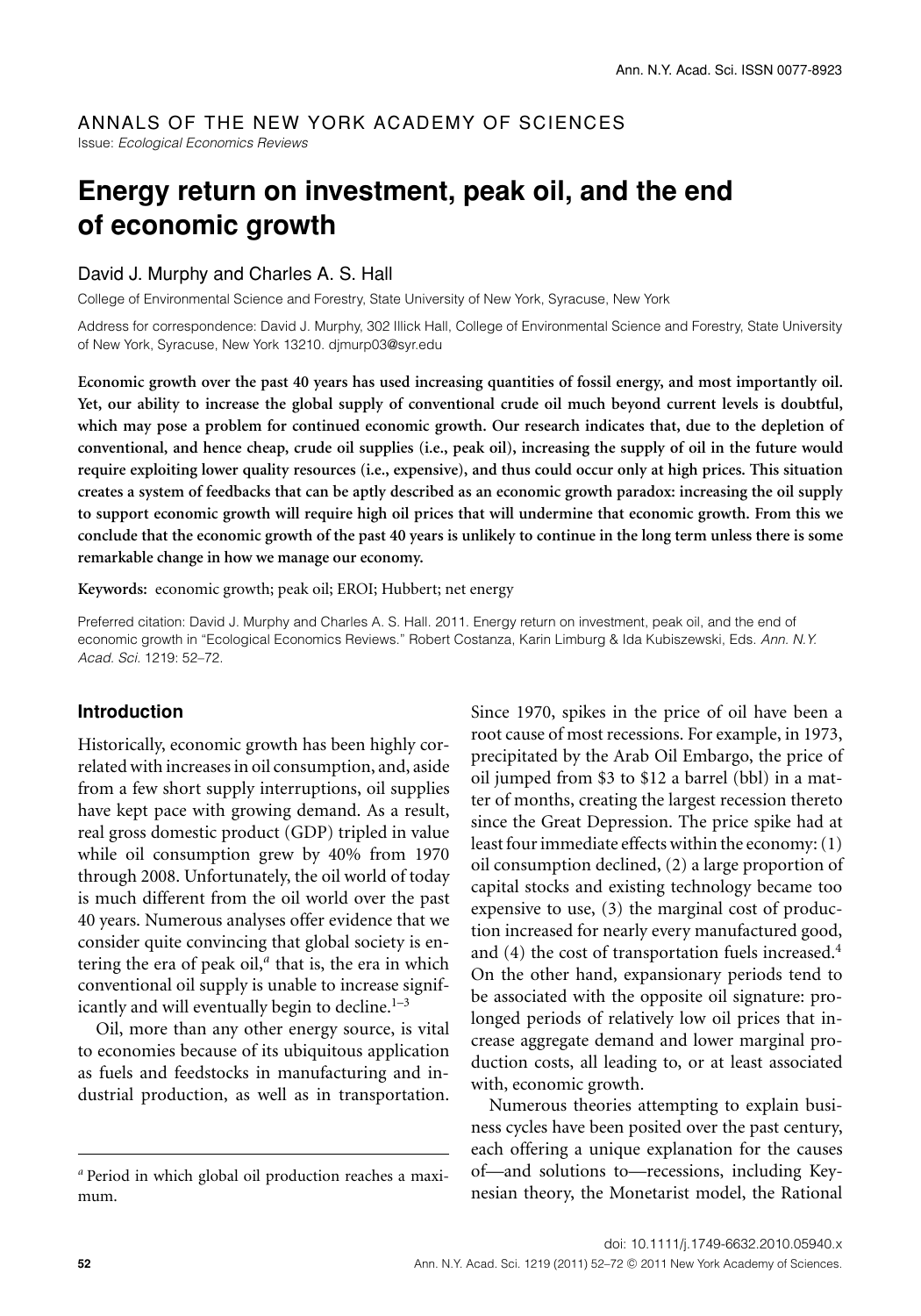

**Figure 1. Energy production and GDP for the world from 1830 to 2000. Data from Kremmer and Smil.<sup>5</sup>**,**<sup>6</sup> (In color in** *Annals* **online.)**

Expectations model, Real Business Cycle models, New (Neo-) Keynesian models, etc.<sup>4</sup> Yet, for all the differences among these theories, they all share one implicit assumption: a return to a growing economy, that is, growing GDP, is in fact possible. Historically, there has been no reason to question this assumption, as GDP, incomes, and most other measures of economic growth have in fact grown steadily over the past century. But if we are entering an era of peak oil, then for the first time in history we may be asked to grow the economy while simultaneously decreasing oil consumption, something that has yet to occur within the United States since the discovery of oil.

#### **Objectives**

The primary objectives of this review are to examine (1) the degree to which abundant and inexpensive oil is integral to economic growth, and how the future supply of that oil is in jeopardy; (2) the discourse on peak oil and provide what we believe is both novel and compelling evidence indicating that society is indeed in the era of peak oil; (3) the discourse on net energy*<sup>b</sup>* and discuss how searching for new sources of oil may decrease the amount of net energy provided to society and also exacerbate the effects of oil depletion on the economy; and (4) how

peak oil and net energy indicate that increasing oil supply will require high oil prices in the future.

## **Economic growth and business cycles from an energy perspective**

Economic growth, from an energy perspective, has many of the same characteristics as the fundamental growth process that every living creature, species, and population on earth undertakes during their lifetime. Energy is captured by a system (the economy or a creature) and allocated first to the maintenance (metabolism) of the system and then, if there is energy remaining, to growth and/or reproduction. For example, each of us must ingest enough food during the growth phases of life to pay not only for our metabolism but also to convert some of the additional food into bone, connective tissue, etc., which is used to grow the body or create offspring. Likewise, the economy must acquire enough energy to pay not only for its metabolism, for example, fighting depreciation of existing capital, but also to pay for the construction of replacement or, sometimes, new capital. The important point here is that the construction of new capital, that is, economic growth, requires the input of "net" energy, which is the energy beyond that required for metabolic purposes.

By extension, for the economy to grow over time there must be an increase in the flow of net energy

*<sup>b</sup>* Energy remaining from a process after accounting for the energy used in that process.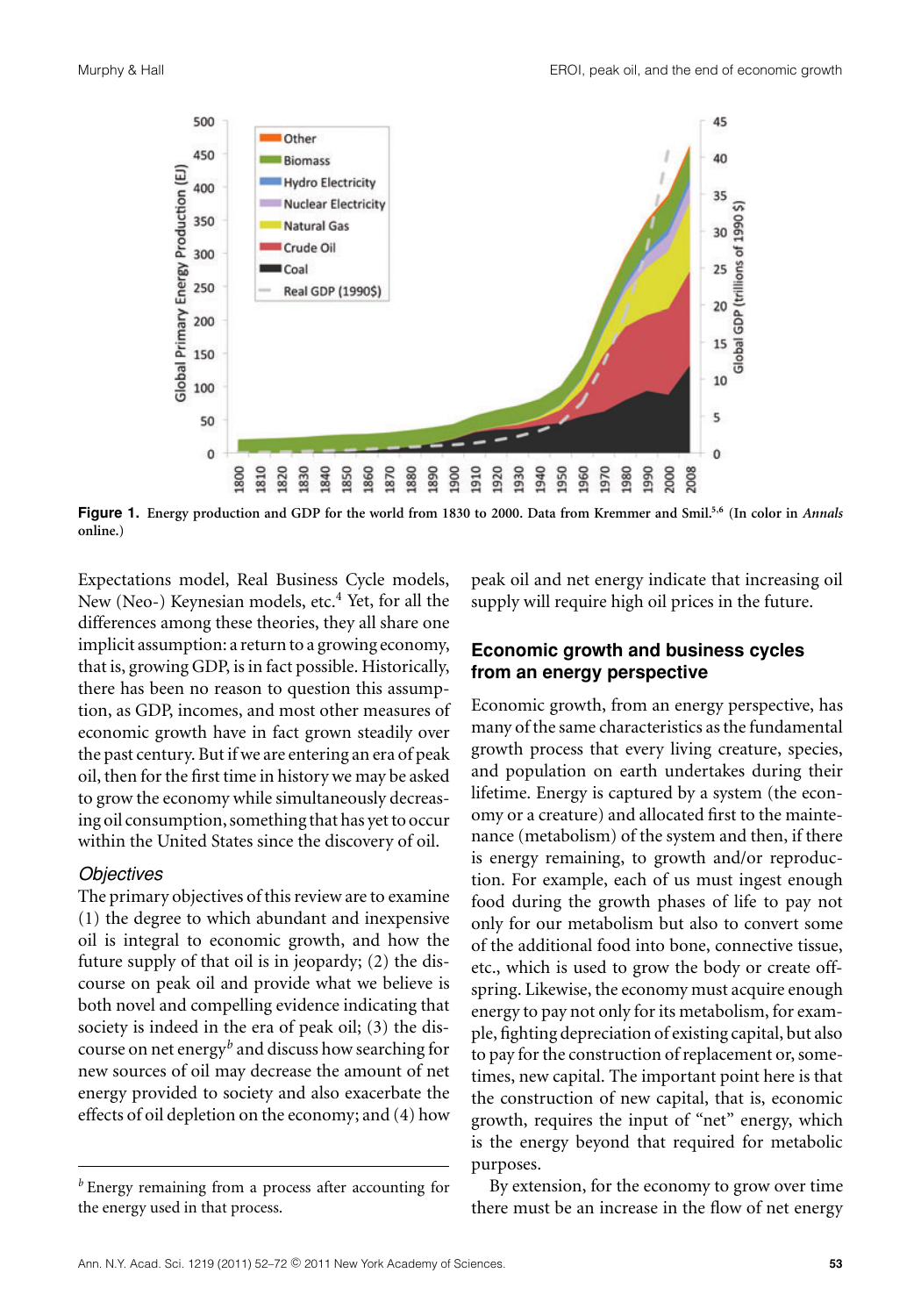

**Figure 2. Correlation of YoY changes in oil consumption with YoY changes in the real GDP, for the United States from 1970 through 2008. Oil consumption data from the BP Statistical Review of 2009 and real GDP data from the St. Louis Federal Reserve.<sup>7</sup>**,**<sup>8</sup>**

and materials through the economy. Quite simply, economic production is a work process, and work requires energy. This logic is an extension of the laws of thermodynamics, which state that (1) energy cannot be created nor destroyed, and (2) energy is degraded during any work process so that the initial inventory can do less work. As Daly and Farley describe, the first law places a theoretical limit on the supply of goods and services that the economy can provide, and the second law sets a limit on the practical availability of matter and energy.5 In other words, the laws of thermodynamics state that to produce goods and services, energy must be used, and once this energy is used it is degraded to a point where it can no longer be reused to power the same process again. Thus to increase production over time, that is, to grow the economy, we must either increase the energy supply or increase the efficiency with which we use our source energy.

This energy-based theory of economic growth is supported by data: the consumption of every major energy source has increased with GDP since the mid-1800s (Fig. 1). Throughout this growth period, however, there have been numerous oscillations between periods of growth and recessions. Recessions are defined by the Bureau of Economic Research as "a significant decline in economic activity spread across the economy, lasting more than afew months, normally visible in real GDP, real income, employment, industrial production, and wholesale-retail sales."<sup>10</sup> From 1970 until 2007, there have been five recessions within the United States, and examining these recessions from an energy perspective elucidates a common mechanism underlying recent business cycles: oil consumption tends to be higher during expansions and lower during recessions, and prices tend to be lower during expansions and higher during recessions.

Plotting the year-on-year (YoY) growth rates of oil consumption and real GDP provides a more explicit analysis of the relation between economic growth and oil consumption (Fig. 2). About half of the variation in economic growth, that is, recessionary versus expansionary periods, can be explained by the variation in oil consumption alone. But correlation is not causation, and the important question is whether increasing oil consumption causes economic growth, or conversely, whether economic growth causes increases in oil consumption.

There are a myriad of publications on the topic of whether or not energy consumption causes economic growth. $^{11}$  Unfortunately, the literature is confounding, due mainly to two issues: energy quality and substitution effects. Energy quality refers to many things, but in the economic sense energy quality pertains mainly to the utility of a fuel, which is a combination of its transportability, storability, energy density, etc. Consequently, the utility of a fuel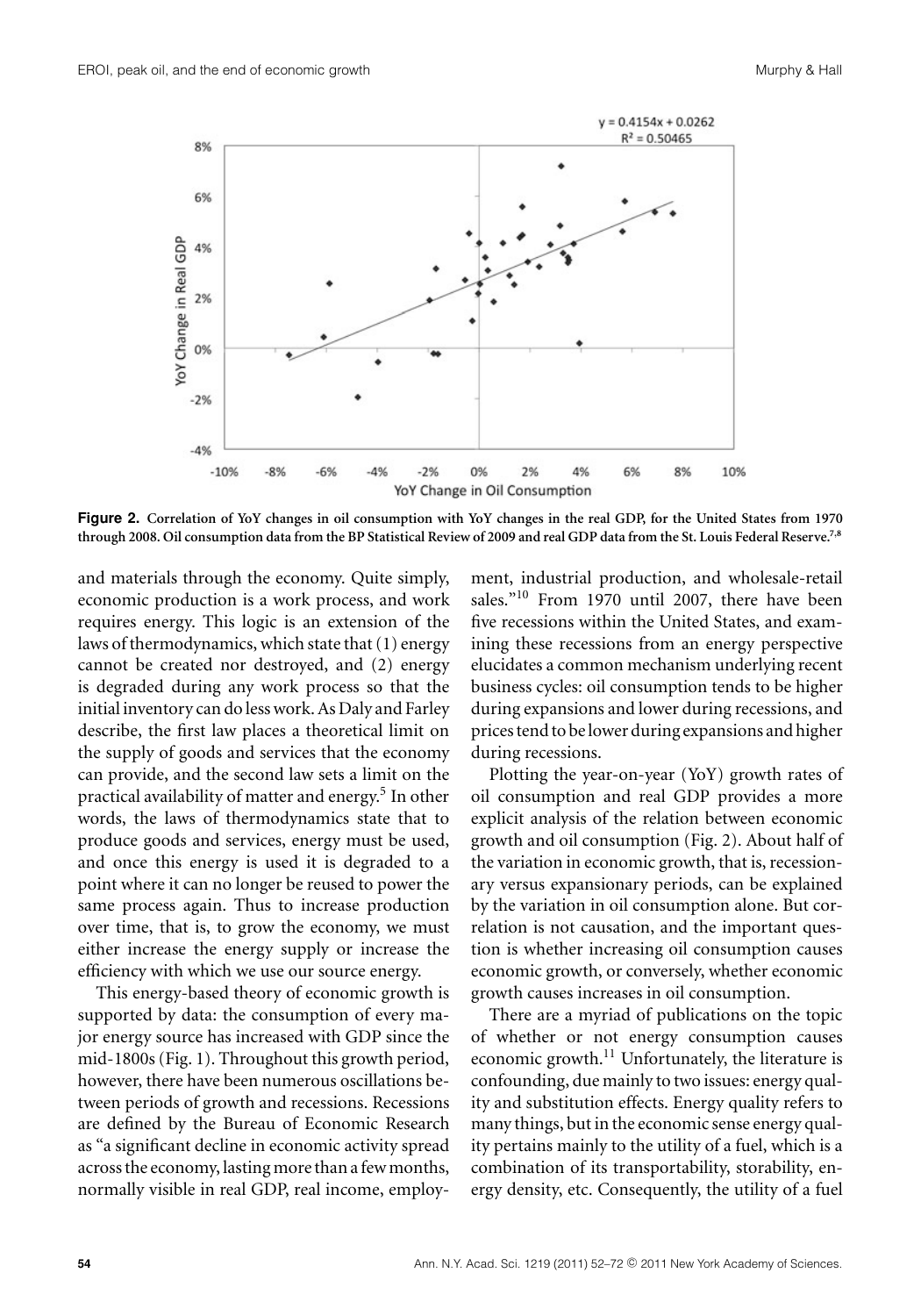is reflected in its price, which is why the price per energy unit of coal is much lower than the price per energy unit of electricity, that is, electricity is deemed to have a higher quality. Yet despite this difference in quality, most energy-economic analyses assume that a BTU of coal has the same economic utility as a BTU of electricity. Consequently, the substitution of high-quality energy sources, such as electricity, for low-quality energy sources, such as coal, is often missed.12

Cleveland *et al.* analyzed the impact of these two factors on the causal relation between energy consumption and economic growth.<sup>12</sup> Their results indicated that increases in energy consumption caused economic growth when they adjusted the data for quality and accounted for substitution. Other subsequent analyses that adjusted for energy quality support the result that energy consumption causes economic growth.<sup>13</sup> It is important to observe that the notion of causality used in this sense is not the same as generic causality, and hence it should be interpreted differently. The statistical causality used in these studies means more that "energy is a limiting factor in economic growth" (p. 281). $13,14$ 

In sum, our analysis indicates that about 50% of the changes in economic growth over the past 40 years are explained by the changes in oil consumption alone. In addition, the work by Cleveland *et al.*<sup>12</sup> indicates that changes in oil consumption cause changes in economic growth, or that economic growth is bound by the energy available. These two points support the idea that energy consumption, and oil consumption in particular, is of the utmost importance for economic growth.

Yet, oil consumption is rarely used by neoclassical economists as a means of explaining economic growth. For example, Knoop describes the 1973 recession in terms of high oil prices, high unemployment, and inflation, yet omits mentioning that oil consumption declined 4% during the first year and 2% during the second year.4 Later in the same description,  $Knoop<sup>4</sup>$  claims that the emergence from this recession in 1975 was due to a decrease in both the price of oil and inflation, and an increase in money supply. To be sure, these factors contributed to the economic expansion in 1975, but what is omitted, again, is the simple fact that lower oil prices led to increased oil consumption enabling greater economic output.

Thus, we present the hypothesis that higher oil prices and lower oil consumption are indicative of recessions. Likewise, economic growth requires maintaining lower oil prices while simultaneously increasing oil supply. The data support these hypotheses: the inflation-adjusted price of oil averaged across all expansionary years from 1970 to 2008 was \$37/bbl compared to \$58/bbl averaged across recessionary years, whereas oil consumption grew by 2% on average per year during expansionary years compared to decreasing by 3% per year during recessionary years (Table 1, Figs. 3 and 4).

Although this analysis of recessions and expansions may seem like simple economics, that is, high prices lead to low demand and low prices lead to high demand, the exact mechanism connecting energy, economic growth, and business cycles is a bit more complicated. Hall *et al.* and Murphy and Hall state that when energy prices increase, expenditures are reallocated from areas that had previously added to GDP, mainly discretionary consumption, toward paying for more expensive energy.<sup>15,16</sup> In this way, higher energy prices lead to recessions by diverting money from the economy toward energy only. The data show that major recessions seem to occur when energy expenditures as a percentage of GDP climb above a threshold of roughly 5.5% (Fig. 5). It is worth noting, however, that this relation did not hold for the smaller recessions of the early 1990s and 2000s. This is probably a result of the fact that the cost of oil is only one of the many possible causes of—and solutions to—recessions.

The following two questions become particularly germane: What are the implications for economic growth if (1) oil supplies are unable to increase with demand, or (2) oil supplies increase but at an increased price? To undertake this inquiry, we must examine first the current and future status of oil supply; then, we can make inferences about what the future of oil supply and price may mean for economic growth. The subsequent section discusses the future of oil supplies, specifically how both depletion and high-cost oil can or are likely to impact economic growth.

## **Peak oil and net energy**

Each recession and expansionary period has had the same energy signature: low oil consumption and high oil price during recessions and high oil consumption and low oil price during expansions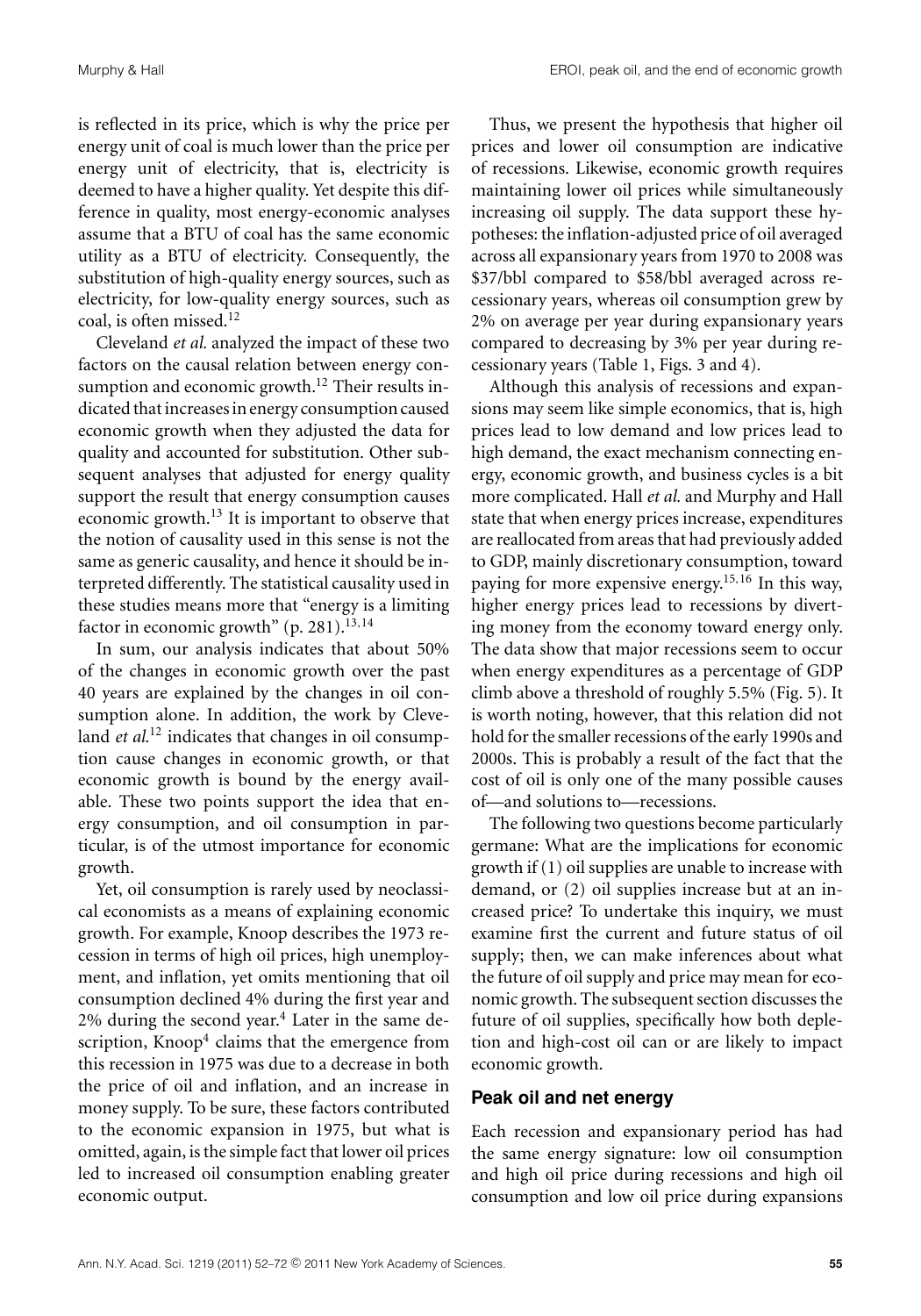|                                                         |      | YoY change in |                 |          |
|---------------------------------------------------------|------|---------------|-----------------|----------|
|                                                         |      | Oil price     | Oil consumption | Real GDP |
| Recessions                                              |      |               |                 |          |
| The Arab Oil Embargo,                                   | 1973 | 25%           | 6%              | 6%       |
| November 1973-March 1975                                | 1974 | 217%          | $-4%$           | $-1%$    |
|                                                         | 1975 | $-9%$         | $-2%$           | $0\%$    |
| The Iranian Revolution, January                         | 1980 | 3%            | $-7%$           | $0\%$    |
| 1980-November 1982                                      | 1981 | $-12%$        | $-6%$           | $3\%$    |
|                                                         | 1982 | $-14%$        | $-5%$           | $-2%$    |
| Early 1990s, July 1990-March 1991                       | 1990 | 24%           | $-2%$           | $2\%$    |
|                                                         | 1991 | $-19%$        | $-2%$           | $0\%$    |
| Dot-com and September 11th, March<br>2001-November 2001 | 2001 | $-17%$        | 0%              | 1%       |
| Current recession, December                             | 2007 | $8\%$         | 0%              | 2%       |
| $2007 - N/A$                                            | 2008 | 29%           | $-6%$           | $0\%$    |
| Average across all recessions                           |      | 21%           | $-3%$           | 1%       |
| Expansions                                              |      |               |                 |          |
| 1976-1979                                               | 1976 | 5%            | 7%              | 5%       |
|                                                         | 1977 | 2%            | 6%              | $5\%$    |
|                                                         | 1978 | $-6%$         | 2%              | 6%       |
|                                                         | 1979 | 103%          | $-2%$           | $3\%$    |
| 1983-1989                                               | 1983 | $-13%$        | $0\%$           | $5\%$    |
|                                                         | 1984 | $-9%$         | 3%              | 7%       |
|                                                         | 1985 | $-5%$         | $0\%$           | $4\%$    |
|                                                         | 1986 | $-49%$        | 4%              | 3%       |
|                                                         | 1987 | 24%           | 2%              | 3%       |
|                                                         | 1988 | $-22%$        | 4%              | $4\%$    |
|                                                         | 1989 | 16%           | $0\%$           | $4\%$    |
| 1992-2000                                               | 1992 | $-6%$         | 2%              | 3%       |
|                                                         | 1993 | $-14%$        | 1%              | 3%       |
|                                                         | 1994 | $-9%$         | 3%              | $4\%$    |
|                                                         | 1995 | 5%            | $0\%$           | 3%       |
|                                                         | 1996 | 18%           | 3%              | $4\%$    |
|                                                         | 1997 | $-9%$         | 2%              | $4\%$    |
|                                                         | 1998 | $-33%$        | 2%              | $4\%$    |
|                                                         | 1999 | 36%           | 3%              | 5%       |
|                                                         | 2000 | 54%           | 1%              | $4\%$    |
| 2002-2007                                               | 2002 | $0\%$         | 1%              | $2\%$    |
|                                                         | 2003 | 12%           | 1%              | $2\%$    |
|                                                         | 2004 | 29%           | 3%              | $4\%$    |
|                                                         | 2005 | 38%           | $0\%$           | $3\%$    |
|                                                         | 2006 | 16%           | $-1%$           | $3\%$    |
|                                                         | 2007 | $8\%$         | $0\%$           | $2\%$    |
|                                                         |      |               |                 |          |
| Average across all expansions                           |      | $7\%$         | $2\%$           | $4\%$    |

**Table 1. Breakdown of recessions and expansionary years from 1973 through 2008, including the YoY change in oil price, oil consumption, and real GDP**

Sources: Energy data are from the EIA.<sup>7</sup> GDP data are from the St. Louis Federal Exchange.<sup>7</sup> Data on recessions are from the BEA.18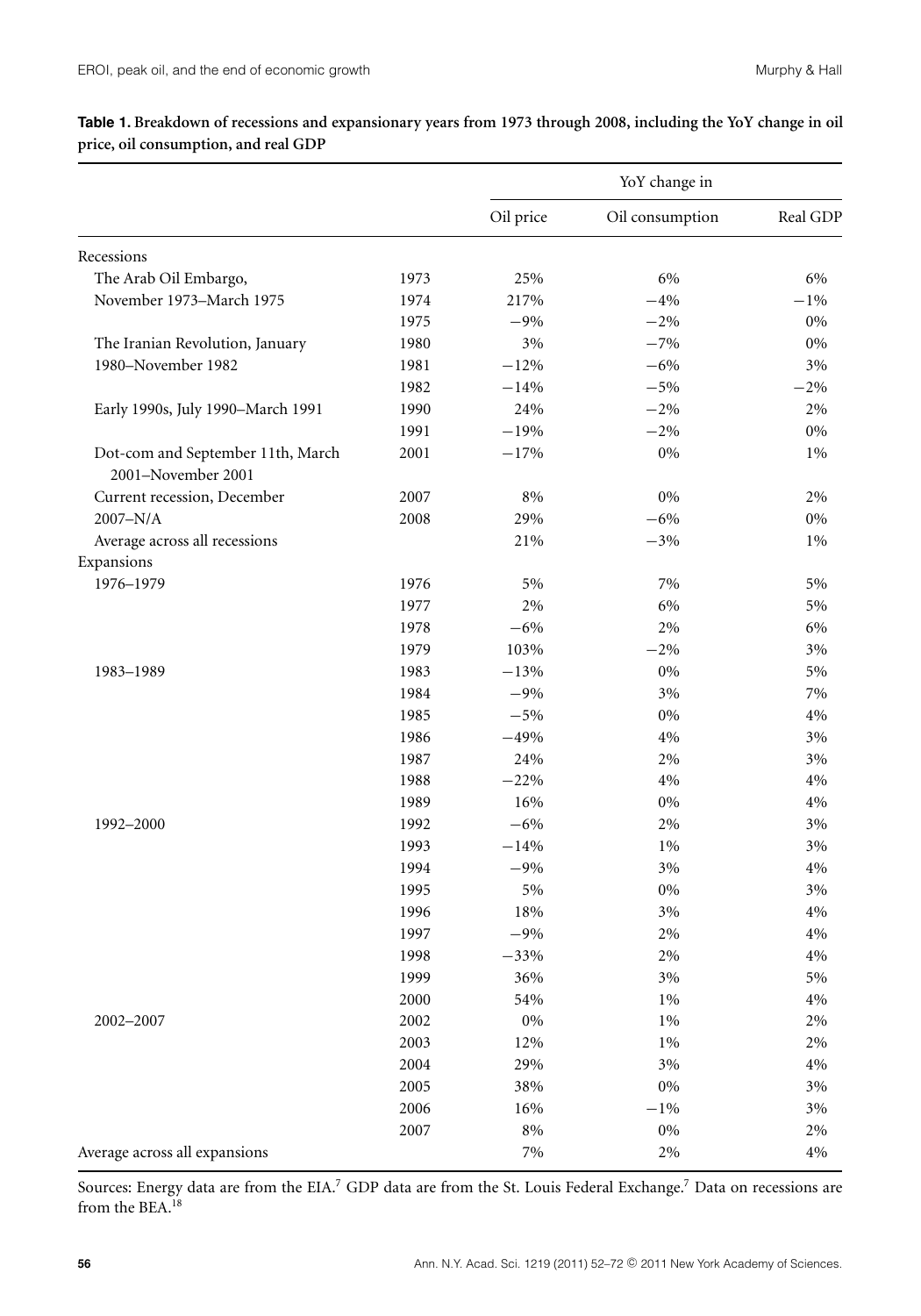

**Figure 3. Real oil prices averaged over expansionary and recessionary periods from 1970 through 2008.**

(Figs. 3 and 4). Oil, however, is a nonrenewable resource and its supply will, at some point, decline. "Peak oil" refers to the time period (it can be one or several years) when global oil production reaches a maximum rate and then begins to decline. Conceptually, peak oil represents the point at which the world will transition from an expansionist industrial era, characterized by indefinitely expanding oil consumption, to an era defined by declining supplies of oil and, presumably, all those things we do with oil. As a result, peak oil represents a major problem for the U.S. (and most) economies, as it indicates that

oil supplies cannot increase with economic expansion in the long term.

It is not only the quantity of oil that is important, but also the cost of that oil. It is our ability to find, develop, and produce that oil for a reasonable energy and hence monetary cost that makes it so useful. Net energy is defined as the amount of energy remaining after the energy costs of getting and concentrating that energy are subtracted.<sup>19</sup> The economy gains zero net energy if we have to use just as much energy to develop a resource as we will garner from producing that resource. To that end,



**Figure 4. YoY percentage change in oil consumption averaged over expansionary and recessionary periods from 1970 through 2008.**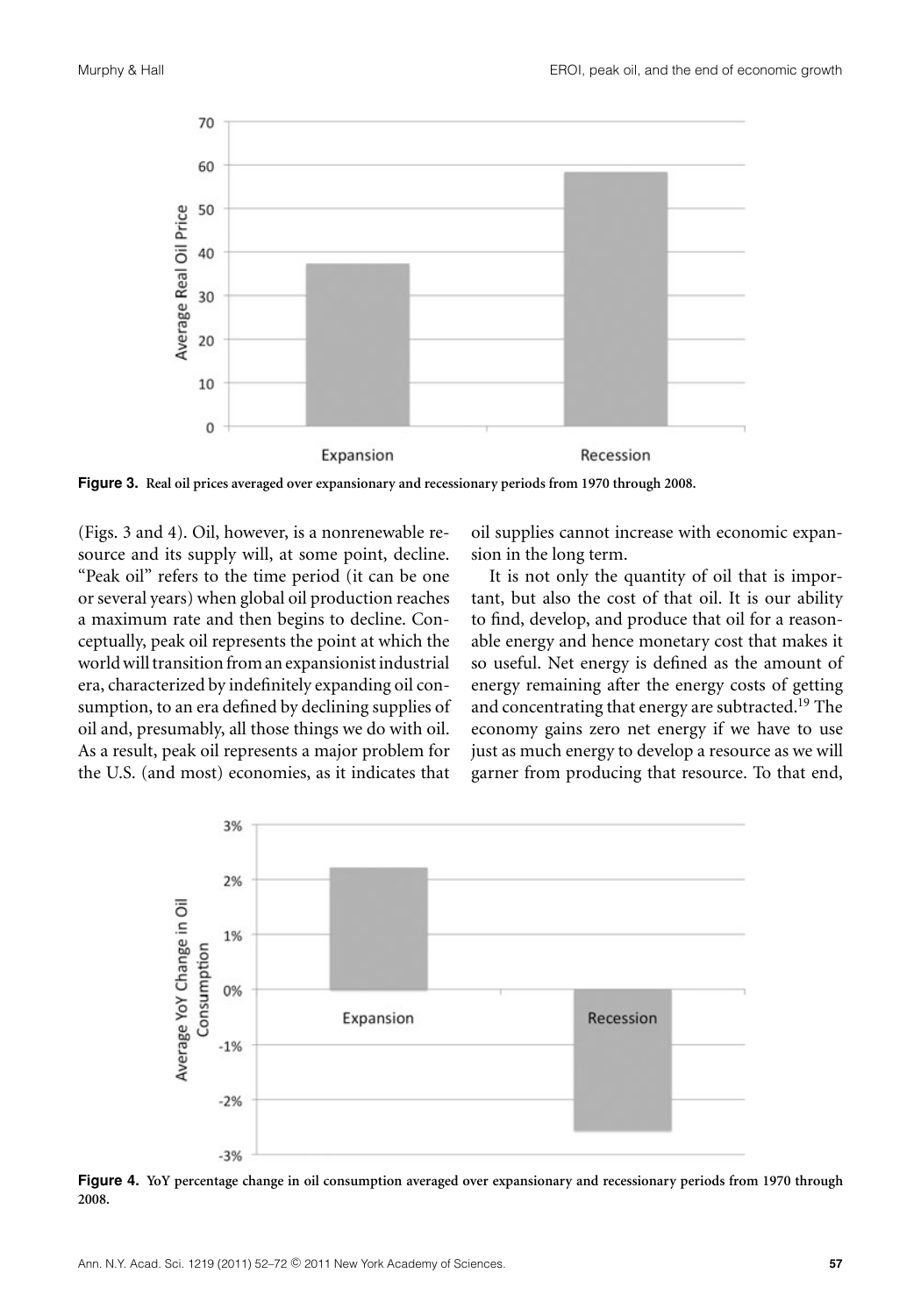

**Figure 5. Petroleum expenditures as a percentage of GDP and real oil price. The dotted line represents the threshold above which the economy moves toward recessions. Petroleum expenditures includes distillate fuel oil, residual fuel oil, motor gasoline, liquified petroleum gas, and jet fuel.**

energy resources that produce a high level of net energy are considered to be of higher value than those that produce a small amount of net energy.

Since oil consumption is important for economic growth, understanding how both peak oil and net energy will impact oil supply and price is important to understanding the ability of our economy to grow in the future. To that end, we will review both the theory and current status of peak oil and net energy as they pertain to oil supply, and then discuss how both of these may influence oil price.

#### Peak oil

The concept of peak oil originated from an analysis performed by M. King Hubbert in 1956.<sup>20</sup> Hubbert aggregated the production profiles of individual oil wells into a singular production profile for an entire oil field and found that the shape of the production profile could be estimated closely by a bell-shaped curve, with production (commonly in units of barrels per year) on the *y*-axis and time (years) on the *x*-axis (Fig. 6).<sup>20</sup> The notion of peak oil is derived from this curve, which has a distinct point at which production is at its highest. After this peak, the production of the field enters a phase of generally irreversible decline. The concept and the mathematics can be applied at many levels, including specific oilfields, regions, or globally. Global peak oil refers mainly to the peaking of global oil production, which is simply the aggregation of the production profiles for all oil fields around the world into one production pattern over time.

It is sometimes possible, using very few parameters, to predict both the timing of a peak's occurrence and the level of production at the peak. In 1956, Hubbert<sup>20</sup> used his model to predict that the oil production of the lower 48 United States would peak in the late 1960s or early 1970s at a rate of roughly 3 billion barrels of oil (billion barrels of oil  $=$  giga $barrels$  of oil  $=$  Gbo) per year. Many in the industry claimed his predictions were ludicrous, and that U.S. oil production would increase indefinitely. But in fact oil production in the United States peaked in 1970 at a rate of roughly 3.5 Gbo per year. Hubbert's model was validated, within a reasonable margin of error, by the actual production data 14 years after his prediction. He later refined his model to its current form, called simply the "Hubbert Curve," and today it is used commonly to predict oil production from fields all over the world.

Hubbert<sup>20</sup> predicted that peak oil for the world would occur around 2000 based on an estimated ultimate recoverable quantity (EUR) for global oil of 1,250 Gbo. An analysis by Deffeyes predicted that global crude oil production would peak in 2003 based on an EUR of 2,120 Gbo.<sup>2</sup> Campbell estimated that the peak in global oil would occur in 2003, as well, but his estimate was based on an EUR of 1,800 Gbo.<sup>2</sup> Campbell and Deffeyes used models based on different data sets estimating global oil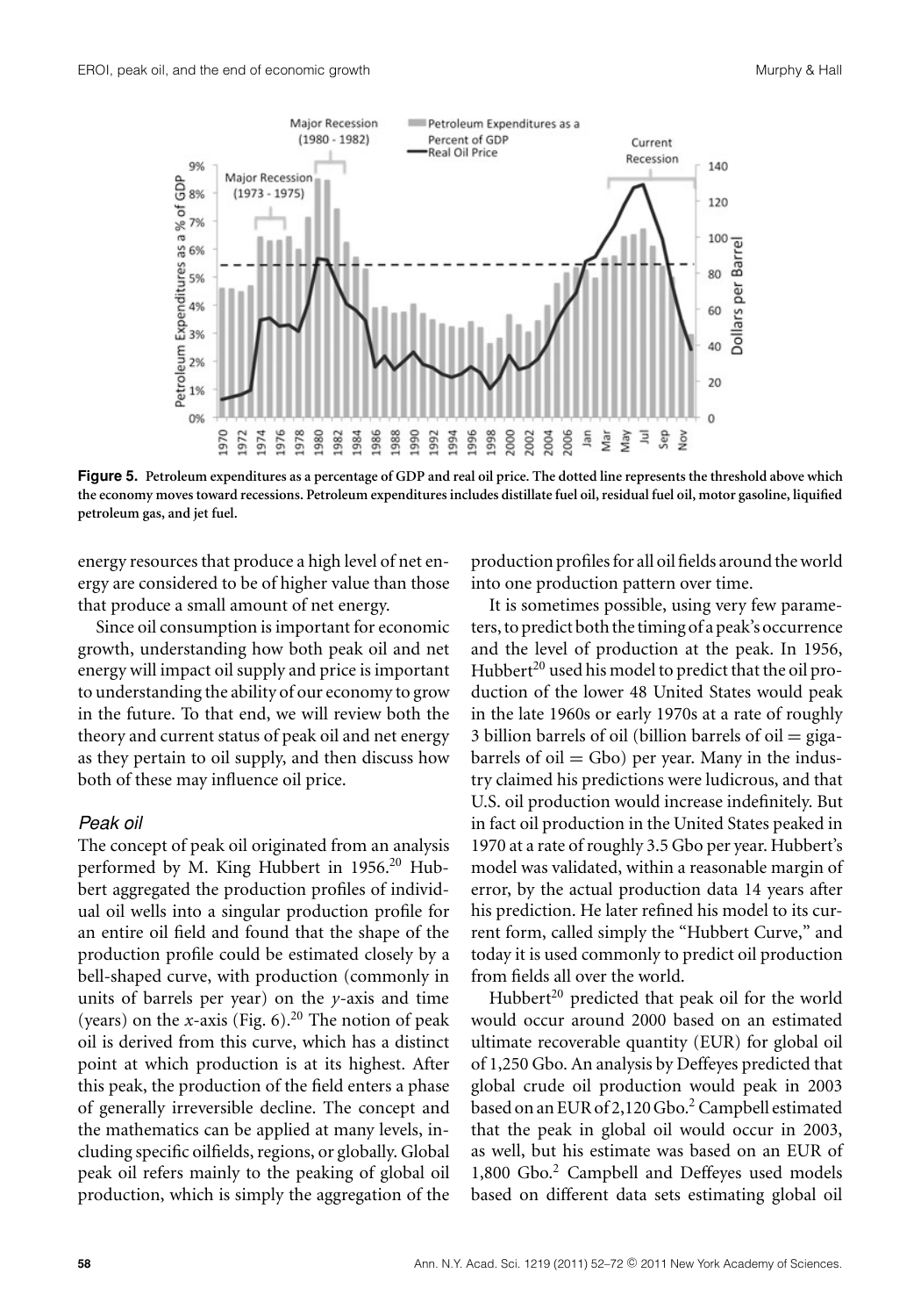

**Figure 6. Hubbert curve of oil production for the world (from Hubbert).<sup>20</sup>**

production and reserves, yielding the same peak year despite a large difference in EUR. A similar analysis by Campbell and Laherrere predicted that the peak in global oil production would occur at some point in the decade of 2000–2009 based on an EUR of roughly 1,850 Gbo.<sup>3</sup> Numerous other analyses have estimated the peak in global oil production to occur within the decades from 2000 to 2020.<sup>21-24</sup>

Despite these analyses, some researchers doubt that the world is even near a peak in global oil production.25,<sup>26</sup> One way to check whether a peak in oil production has occurred is to compare oil production data from fields around the world; a method that is more straightforward in theory than in practice, as the majority of global oil production has shifted from independent oil companies (IOCs), such as ExxonMobil, to nationalized oil companies (NOCs), such as Saudi Aramco. Today, NOCs produce over half of world's oil and control nearly 90% of the world's oil reserves, yet NOCs are not required to provide reserve estimates or any data whatsoever, and historically, much of the data that were reported have been suspect.27,<sup>28</sup> In the mid-1980s, for example, the Organization for Petroleum Exporting Countries (OPEC) changed its policy regulating production quotas so that each OPEC member could produce oil in proportion to their reserves that is, countries with high reserves could produce more oil. Since all of these nations had large governmental debts or at least expenditures, each country wanted to sell more oil and hence was incentivized to have higher reserves. During this same period, the reserve estimates within OPEC increased by

300 Gbo without reporting any new major discoveries. Many analysts today still doubt the validity of these increases.<sup>3</sup>

Due to these inaccuracies or rather unknowns surrounding OPEC and NOC data, determining the exact year of peak oil from estimates of production and reserves may be possible only retroactively. But such a determination is inessential because oil production is likely to plateau for several years both before and after the actual peak, and it is during this period that oil supply may fall short of demand.<sup>29</sup> Estimating when oil production enters this plateau era is useful, as it may be an early sign of peak oil.

There are three lines of evidence that society appears to be at or at least approaching peak oil. These are (1) production is outpacing discoveries, as global society consumes at least two barrels of oil for every new barrel discovered; (2) production remained flat during a four-year period of increasing oil prices; and (3) most of the easy-to-find and easy-to-produce oil has been found and produced— Ghawar in Saudi Arabia, the world's largest oil field, was discovered in 1948 and society has yet to find a field of nearly the same caliber, despite advances in exploration technology. Details of each of these lines of evidence follow.

The first line of evidence is related to the fact that oil production lags discoveries by roughly 10 years.<sup>1,20,29</sup> That is to say, discoveries made today will begin to impact oil supply in 10 years. Using this lag effect, Hubbert was able to predict in 1956 that the peak in oil production for the lower 48 United States would occur around 1970—the data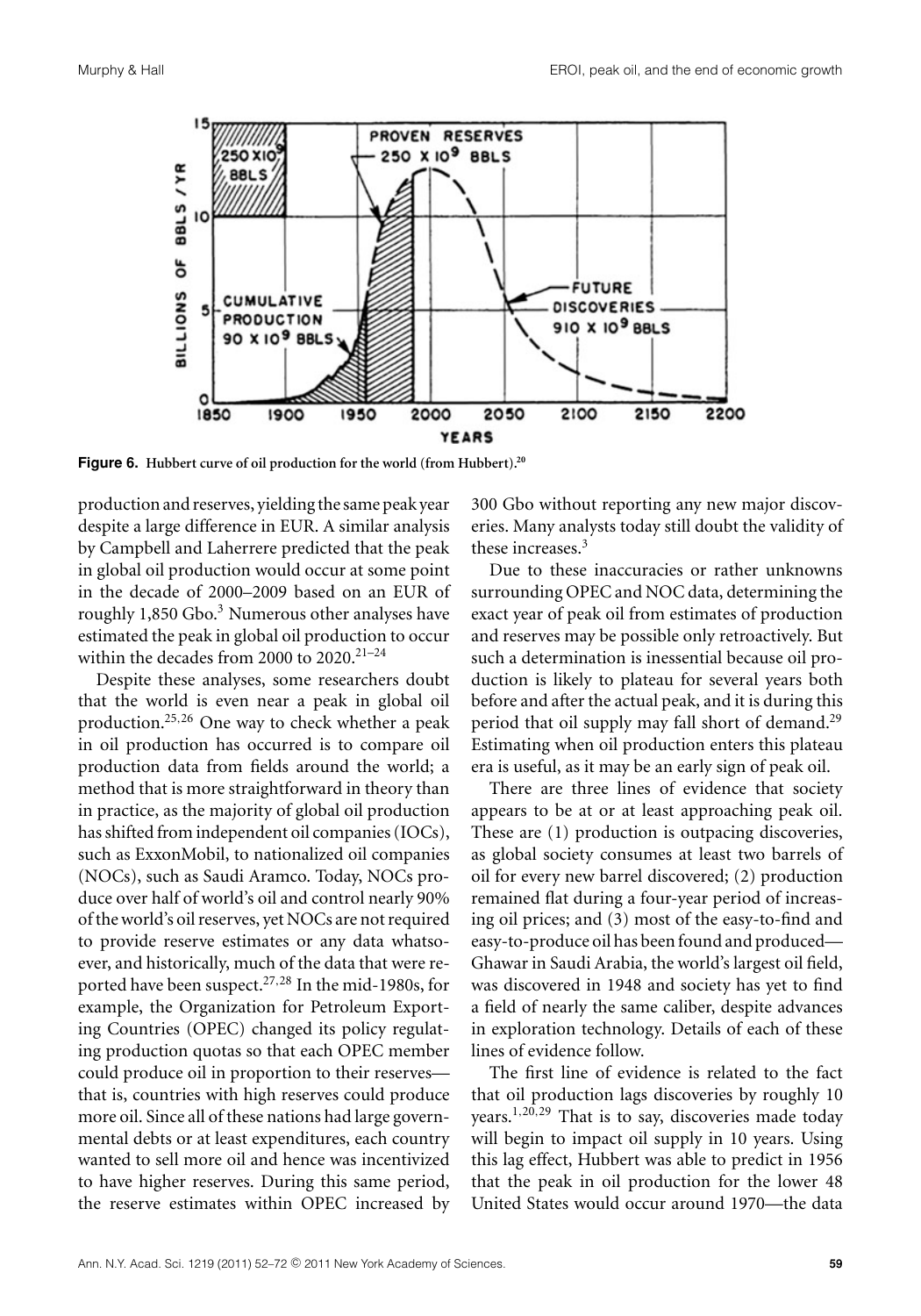|                   | Oil Demand |                | Average annual<br>rate of discovery, | Discovered to  | Projected:<br>discovered to |
|-------------------|------------|----------------|--------------------------------------|----------------|-----------------------------|
|                   | 2008       | Projected 2030 | 1998-2007                            | consumed, 2008 | consumed, 2030              |
| Dargay and Gately | 30         | 49             | 15                                   | $1 - 2$        | $1 - 3.3$                   |
| <b>IEA</b>        | 30         | 39             | 15                                   | $1 - 2$        | $1 - 2.6$                   |
| <b>EIA</b>        | 30         | 39             | 15                                   | $1 - 2$        | $1 - 2.6$                   |
| <b>OPEC</b>       | 30         | 39             | 15                                   | $1 - 2$        | $1 - 2.6$                   |

**Table 2. Oil demand in 2008 and projected for 2030, according to four different sources, and the average annual rate of oil discovery**

Note: Units for oil demand are in gigabarrels of oil.

Source: Data for projected demand from Dargay and Gately,<sup>30</sup> and data for discoveries are from Harper<sup>31</sup> and Jackson.<sup>32</sup> IEA, International Energy Agency; EIA, Energy Information Administration

were already in! With this in mind, we can look at recent discoveries to make estimates of future production. From 1998 to 2007, the annual rate of discovery of oil was 15 Gbo per year while the consumption of oil in 2008 was 30 Gbo, indicating that in 2008 the world produced and consumed at least 2 bbl for every barrel it found.<sup>32,33</sup> Oil demand is projected to be 39–49 Gbo per year by 2030, and, if the rate of discoveries remains constant, the world will be consuming between 2.6 and 3.3 bbl of oil for every barrel found (Table 2).<sup>30,33</sup> From these data, it is clear that discoveries are being outpaced by production—a condition indicative of peak oil.

Second, from 2004 to 2008 oil production leveled off even while the price of oil increased from \$30 to \$142/bbl (Fig. 7). Basic supply and demand economics indicates that supply should increase given an increase in price; yet oil supply remained flat. Further evidence can be seen in the estimates of OPEC spare capacity for the same time period. OPEC spare capacity decreased from almost 6 million barrels per day (mbpd) in 2002 to less than 2 mbpd in 2008 (Fig. 8).<sup>34</sup> Thus, any increases in global oil production that may have occurred between 2004 and 2008 are probably attributable to the drawdown of OPEC spare capacity rather than



**Figure 7. Global oil supply by month from January 2002 through December 2009 and monthly West Texas Intermediate (WTI) spot prices in dollars.**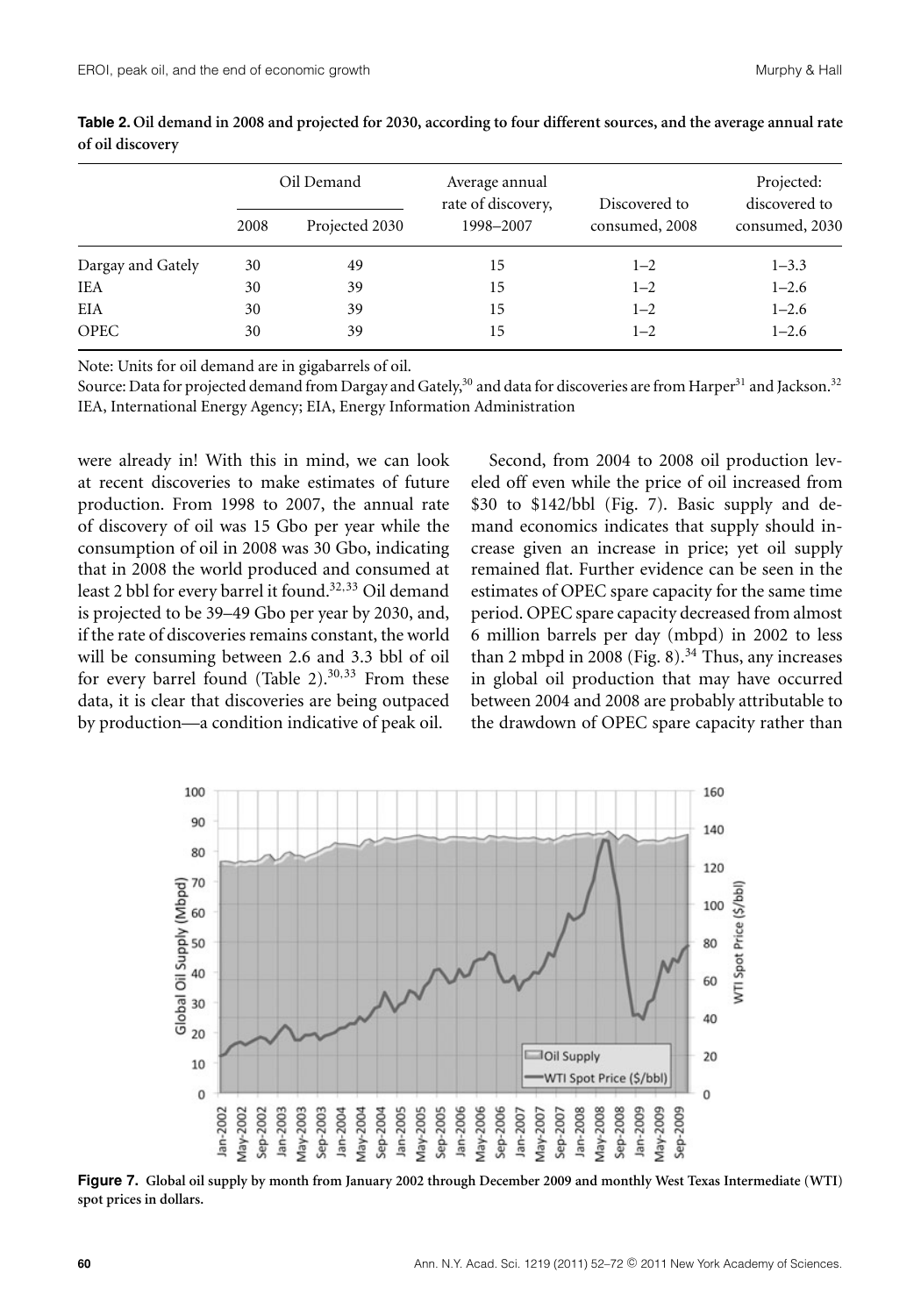

**Figure 8. Annual estimates of OPEC spare capacity and average West Texas Intermediate (WTI) spot prices (\$/bbl) from 2001 through 2008. Data on OPEC spare capacity from McKinsey.<sup>34</sup>**

new production coming online. Given these data, it seems reasonable to assume that stagnating oil production from 2004 to 2008, in an era with alltime high prices, was due to the fact that the global oil industry was producing oil at its maximum rate—another condition indicative of peak oil.

Third, most of the easy-to-find and easy-toproduce oil has already been found and produced.<sup>3</sup> Global oil discoveries peaked during the 1960s and have declined steadily since (Fig. 9). In addition to finding less oil, new discoveries are located increasingly in areas that are geologically harder to produce, such as deep offshore areas. Discoveries in deepwater areas increased from under 10% of total discoveries in 1990 to nearly 60% by 2005 (Fig. 10). These three lines of evidence suggest that society is entering the era of peak oil. Note, we are simply stating that the evidence indicates that oil supplies were constrained from 2004 to 2008, and that the most likely explanation is that the supply of



**Figure 9. Total oil discoveries per decade from 1930 through 2007, in gigabarrels of oil (Gbo). Data from Jackson.<sup>32</sup>**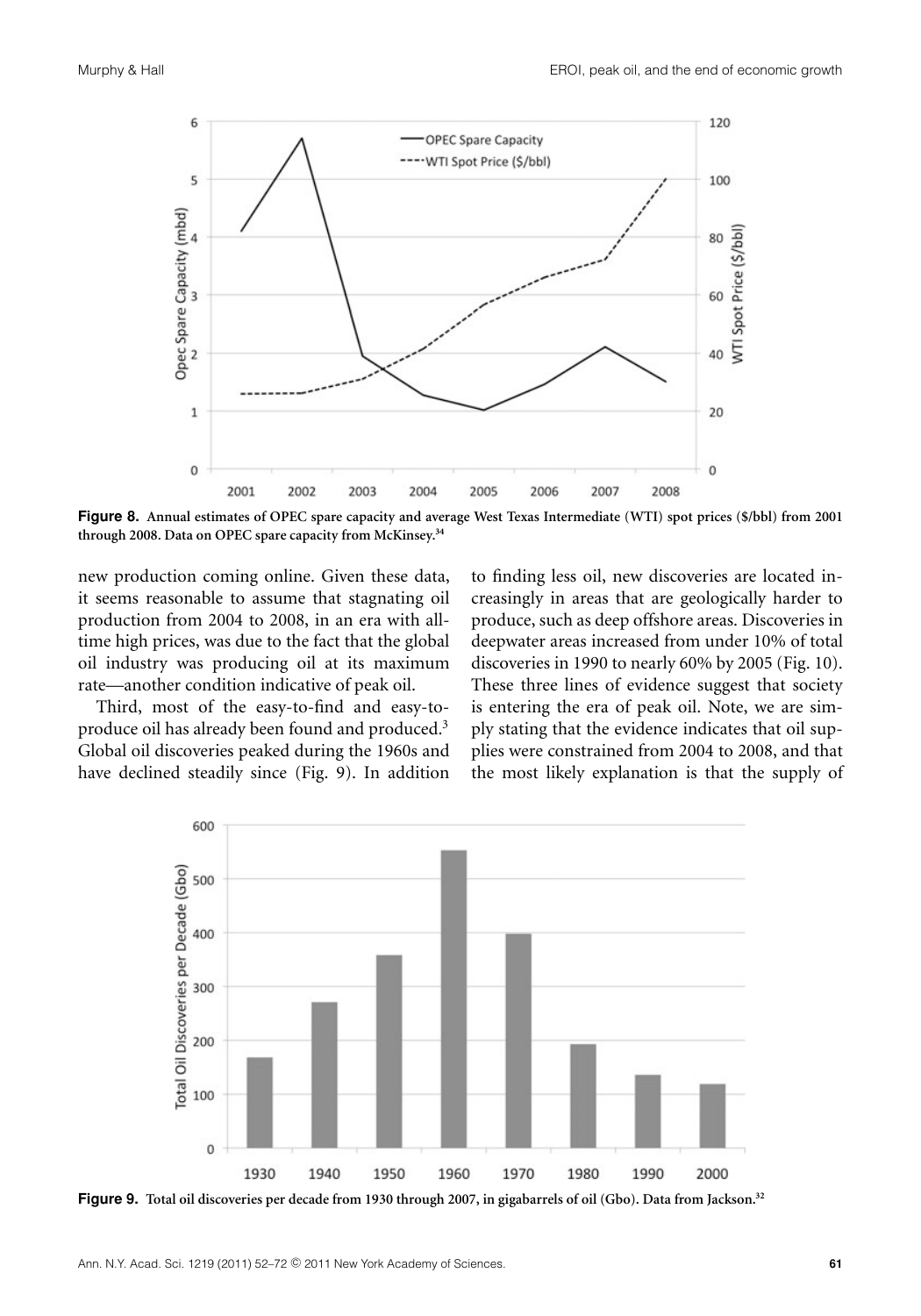

**Figure 10. Deepwater oil discoveries as a percentage of total discoveries from 1990 through 2005. Data from Jackson.<sup>32</sup>**

conventional crude oil is nearing (or possibly past) its peak. Other explanations for the constraint in oil supply from 2004 to 2008 is a lack of investment in infrastructure from the oil industry, but we could not find much evidence to support his claim, especially considering the large investments made into the oil sands and deepwater exploration during this period.

**Summary ofpeak oil.** Long-term economic growth has been correlated with increasing oil consumption, but the evidence presented here indicates that global society is entering an era in which prolonged increases in the production of oil are not possible. Despite not knowing the exact date of the peak, we can conclude with confidence that we are entering an era of at least a constrained oil supply, based on the three lines of evidence summarized above.

### **Critiques of peak oil theory and our response.**

There are two main criticisms of peak oil theory that are often cited in the literature. The first asserts that peak oil theory is fundamentally flawed because it assumes a fixed value for EUR when in fact the amount of EUR depends upon a number of factors that are not fixed, such as technology, price, and infrastructure.<sup>25,26</sup> The second major criticism is that society will find substitutes for oil as oil grows scarce.<sup>26,35–37</sup> Both of these criticisms are used by peak oil naysayers to claim that peak oil is a red herring. We address both of these concerns in turn.

First, we cannot produce what we cannot find. Global discoveries have been in a steady decline since the peak in 1948, or the decadal peak in the 1960s, despite advances in technology (Fig. 9). Others argue that as the price of oil increases known sources of oil that were previously too expensive to develop will become economical. To some extent this is true: oil sand development in Canada, for example, is expensive and economically feasible at high oil prices only. However, the oil sands are not conventional oil sources and are not new discoveries, and are already incorporated into many models of future oil supply.<sup>3</sup>

Even if the value for EUR is incorrect, this would only delay the issue of peak oil, not change it. $^{24}$ Bartlett calculates that for every additional billion barrels of oil we find beyond two trillion barrels delays the peak in global oil production by only 5.5 days. $^{24}$  He also found that doubling the EUR (to four trillion barrels) delays the peak by only 26 years. We came to a similar conclusion using the data from Campbell and Laherrere.<sup>3</sup> For example, if we assume that the EUR is twice that assumed by Campbell and Laherrere, that is, EUR is 3,700 Gbo (an almost impossibly large increase in EUR and one that the literature has not supported), and that oil consumption grows by 2% per year, then global oil production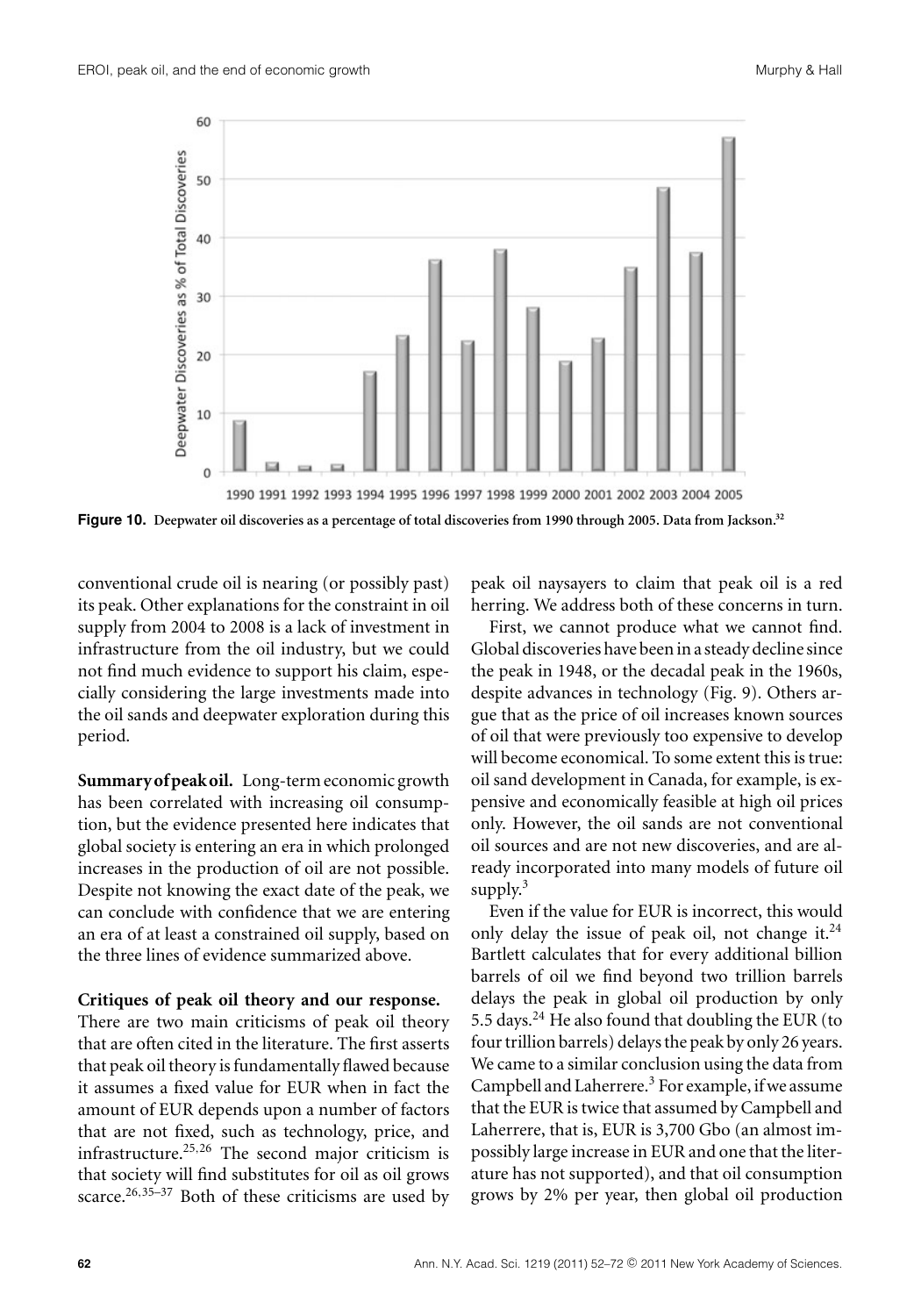would peak in 2032 versus 2005 (Fig. 11); that is, the peak is delayed roughly 27 years. In sum, our best estimates place the peak within the decade of 2000–2010, and even if these best estimates are far off the mark, the peak will still occur within a few decades' time.

The second critique of peak oil states that as oil becomes scarce we can substitute toward other energy sources. We argue that there is no substitute for conventional oil that is of the same quantity, quality, and available for the same price. The closest substitutes for conventional oil currently in large-scale production are the oil sands of Canada and biofuels, produced mainly from corn and sugarcane. The oil sands present a vast amount of potential energy, but it is in a less accessible form than conventional oil. The oil sands must be heated and refined just to form crude oil and then refined further to form the various crude oil derivatives. Estimates from Cambridge Energy Research Associates show that the cost of production for the oil sands is roughly \$85/bbl, which is more than double the average price of oil during expansionary periods (\$37/bbl).<sup>38</sup> The usual assumption is that the oil sands will be rate limited, not resource limited, because of their large demands for water and natural gas and their large environmental impacts.<sup>3</sup> So, even though there

are large amounts of potential energy, production of oil sands cannot be increased enough to offset a large decline in conventional oil production.

Biofuels are recent plant material that has been converted through some combination of chemical and/or thermal processes into a liquid fuel. The main fuel products from these processes are biodiesel, or more commonly ethanol. There are numerous reasons why alcohols do not produce as good fuel as gasoline, and we present here two. First, the energy density of ethanol is only about two-thirds that of gasoline. Second, and most compelling, the energy contained within the biofuel product is nearly the same as the energy used to produce the biofuel. In other words, producing biofuels provides roughly zero net energy to society.39–43 Oil, on the other hand, produces roughly 18 units of energy per unit invested, and gasoline roughly 10 units per unit invested.44,<sup>45</sup> These points indicate that gasoline and biofuels are imperfect substitutes and place doubt on their ability to replace oil.

Another reason indicating that substituting for oil will be difficult is that it takes a very long time to construct the infrastructure to move from one source of primary energy to another. Marchetti analyzed the time it took global society to transition from wood to coal and subsequently from coal to oil



**Figure 11. Two estimates of global conventional oil production: the light gray estimate is based on an EUR of 1,850 Gb, and the dark gray estimate is based on an EUR of 3,700 Gb. In other words, doubling the EUR delays the peak in global oil production by 27 years.**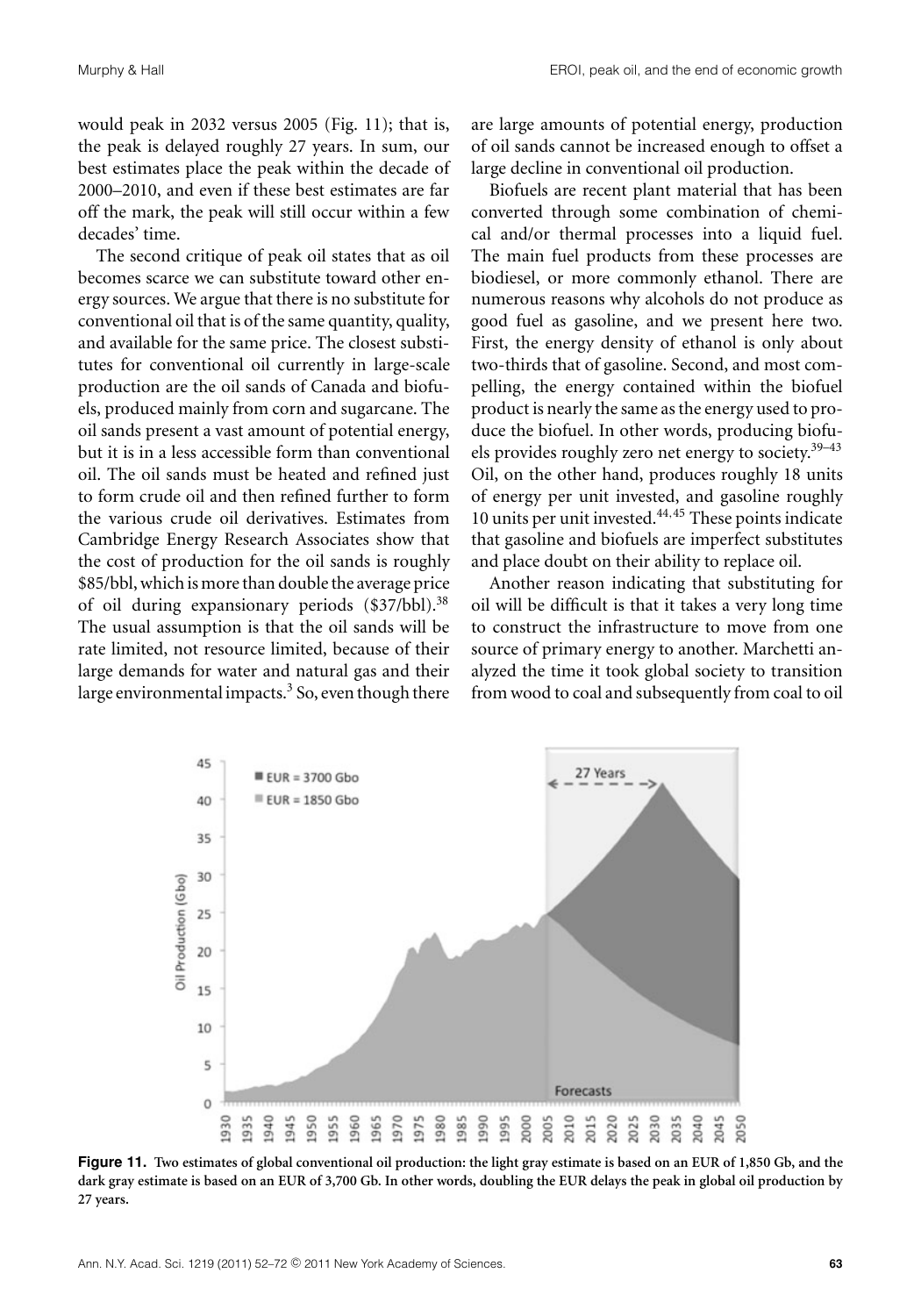and found that it takes about a century for society to increase its adoption of a primary energy substitute from 1% to 50% of market capacity.46 Thus, even if society adopts alternative energy quickly, it will still take decades to substitute for just half of the oil use in the world.

Hirsch *et al.* came to a similar conclusion when examining the specific strategies that the United States might take to mitigate its oil dependence.<sup>47</sup> They examined numerous, large-scale methods by which the United States could substitute for conventional oil, including: (1) conservation—implementing higher efficiency energy equipment, that is, highmileage automobiles; (2) gas-to-liquids; (3) fuel switching to electricity; and (4) coal liquefaction. Their main conclusion is that "waiting until world oil production peaks before taking crash program action leaves the world with a significant liquid fuel deficit for more than two decades" (p. 59).<sup>47</sup>

In sum, neither changing the EUR used in peak oil analysis nor trying to substitute for oil repeals the general argument put forth by peak oil theorists, that is, peak oil will restrict the supply of oil in the near future.

### Energy return on investment and net energy

The following discussion of net energy is an extension of the third main point from the peak oil section: how a shift from easy-to-access oil to hardto-access oil is changing the net energy delivered to society and how this may exacerbate the effects of peak oil on economic growth. Howard Odum noted that "the true value of energy to society is the net energy"  $(p. 220)^{19}$  But the impacts of net energy on peak oil and economic growth are often overlooked and/or misunderstood. Fundamentally, net energy measures the useful energy for society, expanding the supply of net energy aids economic growth while decreasing the supply of net energy constricts economic growth.

There has been a surge recently in the amount of literature published related to net energy, driven mainly by escalating oil prices from 2004 to 2008 and the subsequent growth in the alternative energy market.<sup>16</sup> Most studies use a statistic related to net energy called energy return on investment (EROI),*<sup>c</sup>* which is defined as the gross energy produced divided by the energy invested to produce the gross energy and is sometimes referred to as net energy ratio or energy return on energy investment.16 EROI is calculated as follows:

$$
EROI = \frac{Gross Energy \text{ produced}}{Energy \text{ Investigated to get that Energy}} \quad (1)
$$

Net energy is calculated as

Net Energy = Gross Energy Produced <sup>−</sup> Energy Invested to get that Energy (2)

The most important mathematical distinction between EROI and net energy is that EROI is a unitless ratio used to compare outputs to inputs while net energy is a finite amount of energy with a defined unit. It is also important, at this point, to note the difference between primary energy sources*<sup>d</sup>* and energy carriers (adapted from Ref. 48).*<sup>e</sup>* A primary energy source is an energy source that exists in nature and can be used to generate energy carriers (e.g., solar radiation, fossil fuels, or waterfalls). An energy carrier is a vector derived from a primary energy source (e.g., electricity, gasoline, or steam).<sup>48</sup> Thus, the calculation of EROI must use energy inputs and outputs in units assigned to energy carriers.

There is a clear trend in the literature on EROI of global oil production toward lower EROIs. Gagnon *et al.* report that the EROI for global oil extraction declined from 36:1 in the 1990s to 18:1 in 2008.44 This downward trend results from at least two factors: First, increasingly supplies of oil originate from sources that are inherently more energy intensive to produce, simply because firms develop cheaper resources before expensive ones. For example, in 1990 only 2% but by 2005 60% of discoveries were located in ultradeepwater locations (Fig. 10). Second, enhanced oil recovery techniques are being implemented increasingly in the world's largest conventional oil fields. For example, nitrogen injection was initiated in the once supergiant Cantarell field in Mexico in 2000, which boosted production for 4 years, but since 2004, production from the field

*<sup>c</sup>* Energy produced from an energy extraction process divided by the energy used in extraction.

*<sup>d</sup>* Physical energy sources that exist in nature and that are used to generate energy carriers (e.g., solar radiation, crude oil, coal, natural gas, and waterfalls).

*<sup>e</sup>* Energy vectors derived from primary energy sources (e.g., electricity, gasoline, and steam).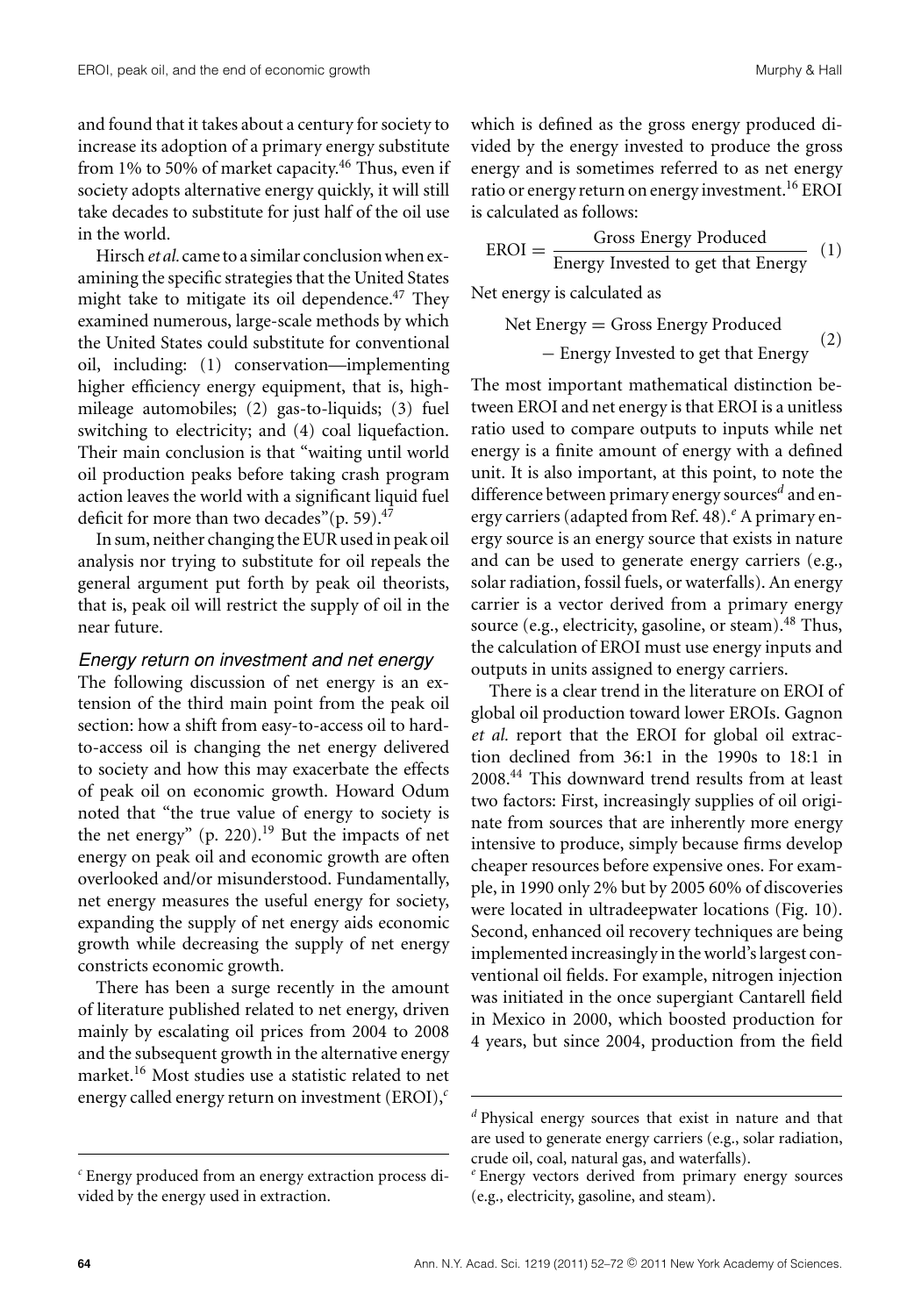has declined precipitously (Fig. 12). Although enhanced oil recovery techniques increase production in the short term, they also increase significantly the energy inputs to production, offsetting much of the energy gain for society.

Declining EROIs mean that more energy is required to get energy, and therefore the amount of net energy provided to society from an oil field decreases. Take, for example, the following two hypothetical societies (Figs. 13A and 13B). Society A has an energy source that can be extracted at an EROI of 18. Society B has an energy source that can be extracted at an EROI of 1.2. In this example both societies extract 100 units of energy, but due to the different EROIs with which that energy is extracted, the amount of net energy provided to society is much different. Society A must invest six units of energy to maintain the energy investments needed to extract 100 units of energy, while Society B must invest 80 units of energy. The end result is that Society A has 96 units of net energy to allocate to whichever means it desires, while Society B has only 20 units of net energy. The relation between net and gross energy is summarized in equations 3– 5 (equations 4 and 5 adapted from Refs. 49 and 50):

> Gross Energy Produced = Net Energy + Investment Energy (3)

Net Energy = Gross Energy  $\ast$  [(EROI – 1)/EROI)

```
(4)
```


Another way to examine these scenarios is to look at how much gross energy must be extracted to maintain a constant supply of net energy to society. To supply society with 100 units of net energy, through an extraction process that has an EROI of 18, society would need to extract 106 units of gross energy (Fig. 14A). Six units are used to maintain the investments associated with energy extraction. To deliver the same amount of net energy from a process with an EROI of 1.2, society would need to produce 600 units of gross energy (Fig. 14B). Most of the gross energy produced (500 units) is needed to maintain the investments associated with energy extraction. But all of the investment, both monetary and energy, is nonetheless needed to maintain the flow of energy that society needs. Thus, those who argue that we should be running our energy economy on, for example, corn-derived ethanol with an EROI of 1.2 need to think of these implications.

Declining EROIs exacerbate oil depletion by requiring an acceleration of the extraction of resources to simply offset a decline in EROI. For example, let's assume that today's oil is produced at an EROI of 18:1. That means that of the 30.8 Gb of gross oil produced in 2008, 29.1 Gb were delivered to society as "net oil," using equation 4 to calculate the amount of net oil given gross oil and EROI. Let's also assume that the world has roughly 925 Gb of oil remaining



**Figure 12. Production from the Cantarell oil field in the Mexican Gulf of Mexico. Source: Energy Information System, Federal Government of Mexico, published on 7/27/09. http://graphics.thomsonreuters.com/ce-insight/CANTARELL.pdf.**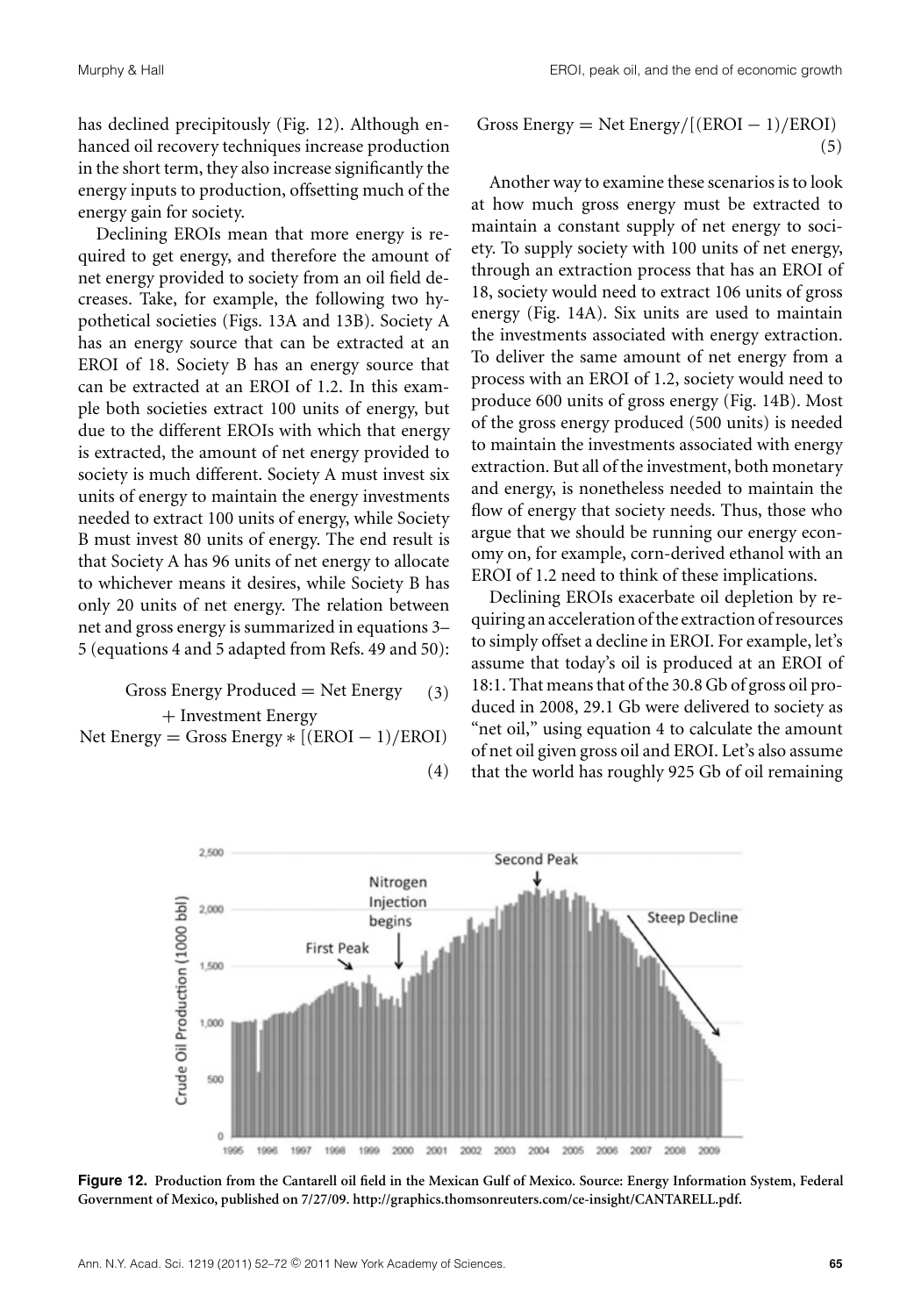

**Figure 13. The flow of energy from the point of extraction to society accounting for the energy cost of extraction. Values were calculated using equation 4, assuming 100 units are extracted at an EROI of 18 for A and 1.2 for B.**

 $(50\% \text{ of the EUR of } 1,850 \text{ Gb})$ .<sup>3</sup> If society were to maintain that rate of consumption of oil (29.1 Gb), then we would have 30 years of conventional oil remaining (925/30.8). However, if the EROI were to decrease by half (9), then we would have only 27 years remaining (925/34.6), due to the lower EROI, the gross amount of oil extracted must increase to maintain a constant amount of net energy delivered to society. Or, if the EROI were to decrease to 3:1, then we would have only 20 years of conventional



**Figure 14. The flow of energy from the point of extraction to society accounting for the energy cost of extraction. Values were calculated using equation 5, assuming that 100 units are delivered to society, and the energy source is extracted at an EROI of 18 for A and 1.2 for B.**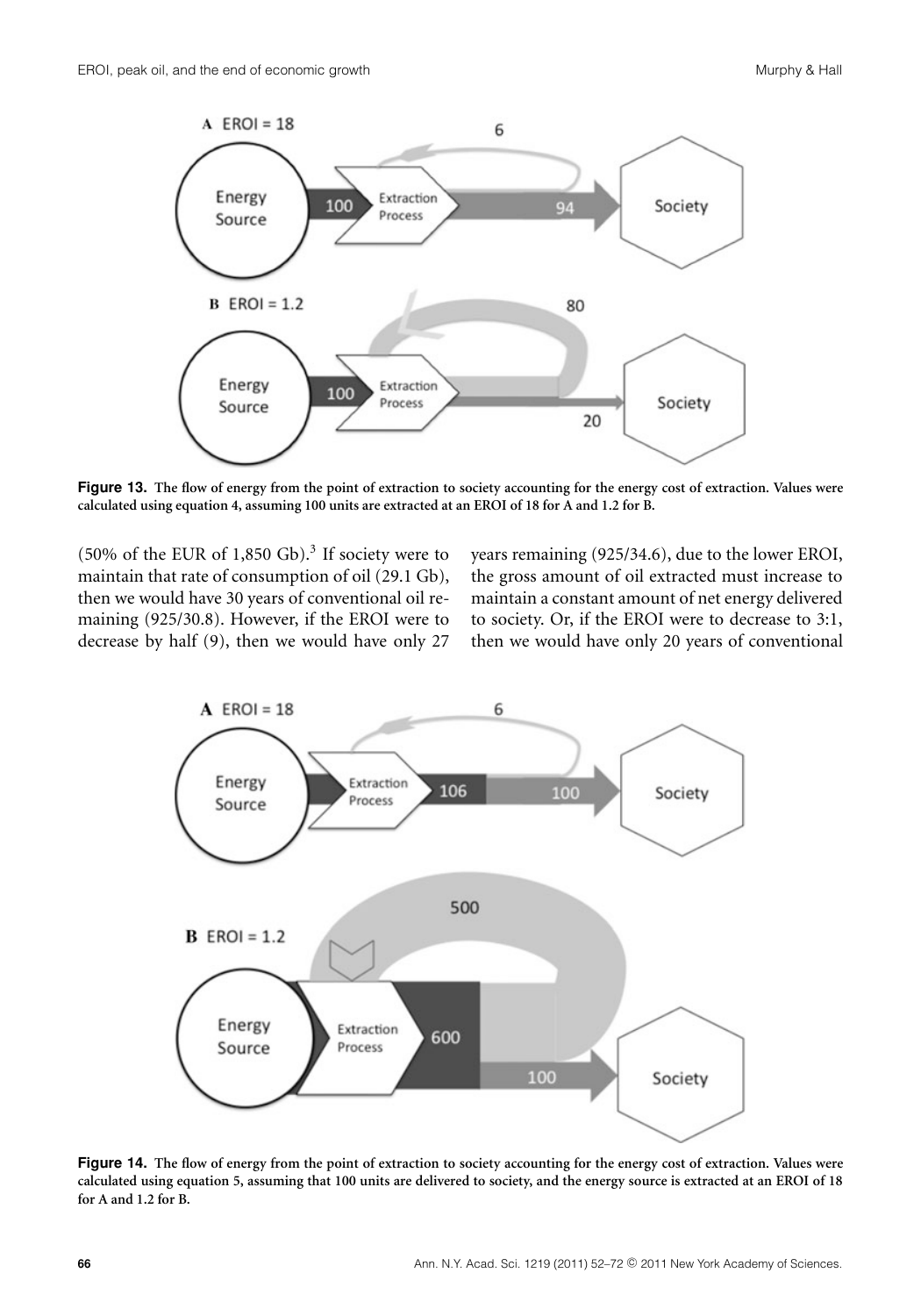oil remaining, at current levels of consumption (925/46.2). If consumption of conventional oil increases we will exhaust our remaining crude oil supplies even faster.

**Summary of net energy.** Both the literature and data indicate that the EROI for global oil production is declining. According to the algebraic relation described in equations 3–5, maintaining the flow of net energy to society given declining EROIs will require an increase in the extraction of gross energy, accelerating the depletion of oil. This means that it will be very difficult to offset peak oil by finding and developing new, low EROI fields because new fields must produce enough oil to not only match the depletion of the existing field stock but also to overcome the decline in EROI. As a result, we have anywhere between 20 and 30 years of conventional oil remaining at current levels of consumption, depending upon the average EROI of oil production.

The depletion of conventional oil will most likely follow an exponential decline, as peak oil theory suggests, taking much longer for production to completely exhaust supplies.<sup>3</sup> Nonetheless, the conditions described herein will not change as oil production declines, that is, new sources of oil will be harder to produce on average leading to lower net energy gain per field.

#### **Peak oil, net energy, and oil price**

The analyses presented in this review indicate that economic growth over the past 40 years has required both an increasing oil supply and also a relatively low oil price. So far the discussion has focused almost exclusively on the supply side of this argument, concluding that over the past 40 years oil prices remained relatively low, due in part to the fact that there were amply supplies of high EROI oil available for extraction. Society is entering the era of peak oil and the supply of conventional oil (high EROI) has or will plateau and eventually decline. In addition the EROI of oil production is declining, requiring more energy just to offset the declining amount of energy. Thus, low EROI oil indicates that there will be high oil prices in the future.

Forecasting the price of oil, however, is a much more difficult endeavor as oil price depends, in theory, on the supply and demand for oil at a given moment in time. What we can examine with some accuracy is the cost of production of various sources of oil, in order to calculate the price at which different types of oil resources become economical (Fig. 15). In theory, if the price of oil is below the cost of production, then most producers will cease operation. If we examine the cost of production in the areas in which we are currently discovering oil, hence the areas that will provide the future supply of oil, we



**Figure 15. Estimations of the cost of oil production for various locations and types of resources around the world. Data from CERA.<sup>38</sup>**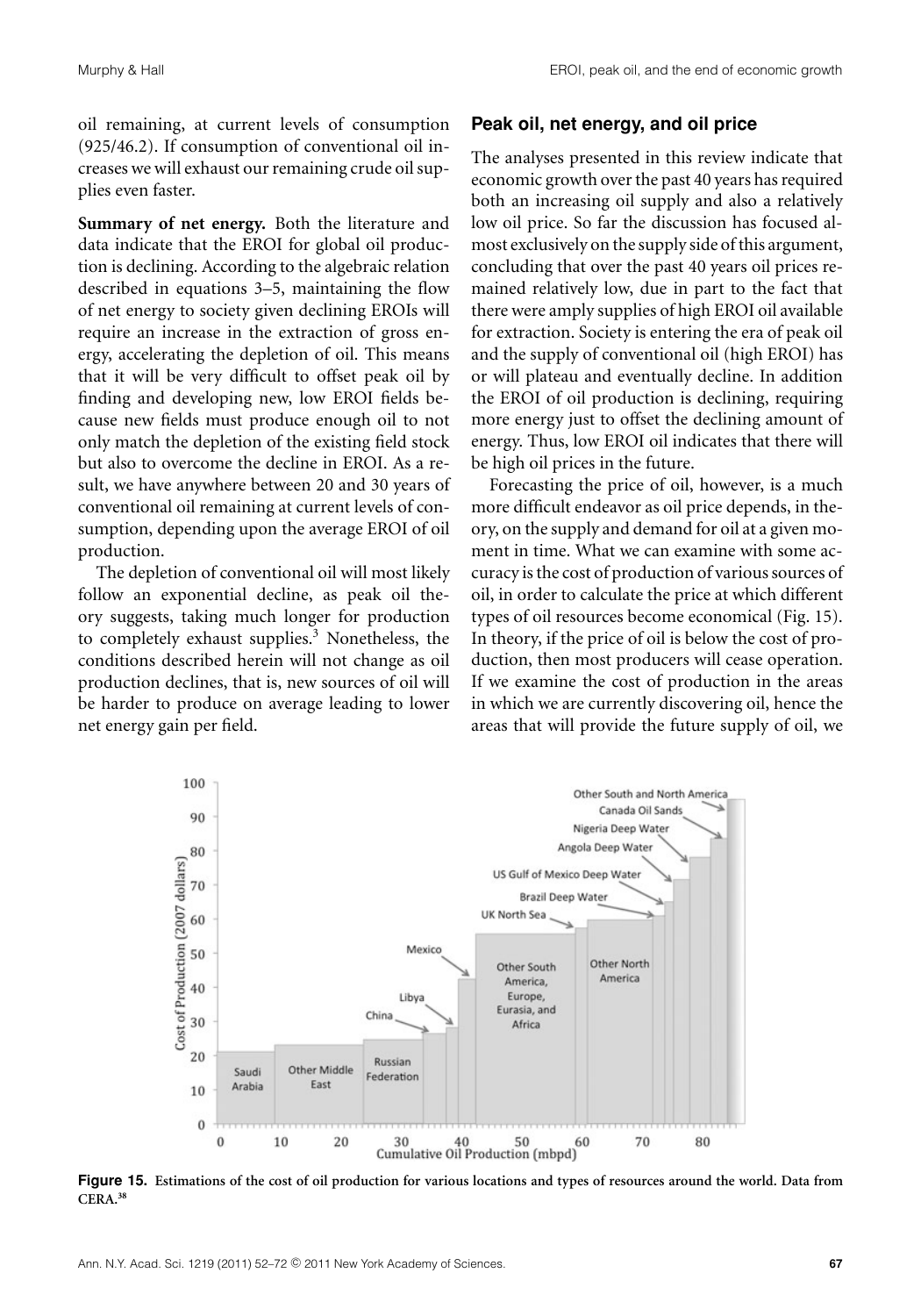can calculate a theoretical floor price below which an increase in oil supply is unlikely.

Roughly 60% of the oil discoveries in 2005 were in deepwater locations (Fig. 10). Based on estimates from CERA,<sup>38</sup> and the cost of developing that oil is between \$60 and \$85/bbl depending on the specific deep water province. Oil prices therefore, at a minimum, must exceed roughly \$60/bbl to support the development of even the best deepwater resources. The average price of oil during recessionary periods has been \$57/bbl, so it seems that increasing oil production in the future will occur only at recessionary prices. All of this indicates that an expensive oil future is necessary if we are to produce the remaining oil resources, and, as a consequence, the economic growth witnessed by the United States and globe over the past 40 years will be difficult to realize in the future.

Since EROI is a measure of the efficiency with which we use energy to extract energy resources from the environment, it can be used as a rough proxy to estimate whether the cost of production of a particular resource will be high or low. For example, the oil sands have an EROI of roughly 3:1, whereas the production of conventional crude oil has an average EROI of 18:1. The production

costs for oil sands are roughly \$85/bbl compared to \$20/bbl for Saudi Arabian conventional crude.<sup>38</sup> As we can see from these data there is an inverse relation between EROI and price, indicating that low EROI resources are generally more expensive to develop whereas high EROI resources are generally inexpensive to develop (Fig. 16). As oil production continues, we can expect to move further toward the upper right of Figure 16.

#### **Summary**

The main conclusions to draw from this discussion are that (1) over the past 40 years, economic growth has required increasing oil production; (2) the supply of high EROI oil cannot increase much beyond current levels for a prolonged period of time; (3) the average global EROI of oil production will almost certainly continue to decline as we search for new sources of oil in the only places we have left—deep water, arctic, and other hostile environments; (4) we have globally roughly 20–30 years of conventional oil remaining at current rates of consumption and current EROIs, and even less if oil consumption increases and/or EROI decreases; (5) increasing oil supply in the future



**Figure 16. Oil production costs from various sources as a function of the EROI of those sources. The dotted lines represent the real oil price averaged over both recessions and expansions during the period from 1970 through 2008. EROI data for oil sands come from Murphy and Hall, the EROI values for both Saudi Crude and ultradeep water were interpolated from other EROI data in Murphy and Hall, data on the EROI of average global oil production are from Gagnon** *et al.***, and the data on the cost of production come from CERA.<sup>16</sup>**,**38**,**<sup>44</sup>**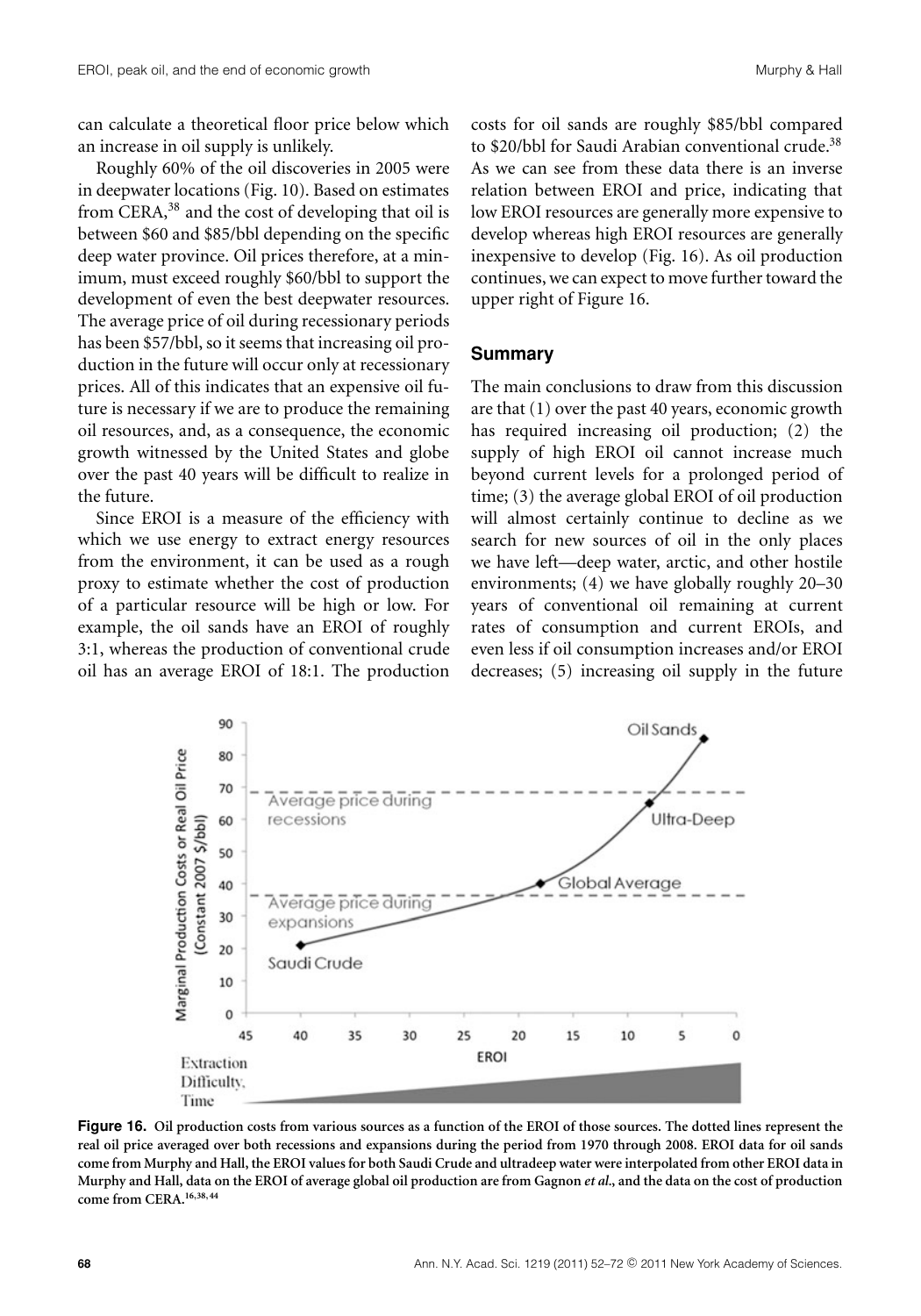will require a higher oil price because mostly only high-cost resources remain to be discovered; and (6) using oil-based economic growth as a solution to recessions is untenable in the long term, as both the gross and net supplies of oil has or will begin, at some point, an irreversible decline.

### **Synthesis**

We can divide the oil age into three eras, each with a distinct model of economic production driven by the availability of inexpensive oil. The three eras are (1) prepeak, (2) peak, and (3) postpeak, and we will describe each in turn (Fig. 17).

The prepeak era is defined by exponentially increasing supplies of oil, which is the era from oil discovery in 1861 through the peak in oil discoveries in the 1960s (i.e., prepeak  $= 1861 - 1969$ ). Oil discoveries continually outpaced production during this era, and the discoveries that were made had very high EROIs. In fact, the EROI of oil production did not change significantly during this era. For example, the average EROI of the East Texas Oil Field, discovered in 1930, was probably comparable to that of Ghawar, discovered in 1948. And since increasing demand for oil was met with oil supplies from these high EROI resources, the inflation-adjusted price of oil over the period of 1861–1969 remained low: \$23/bbl (in 2008 dollars) on average.

Abundant, inexpensive oil led to a model of economic growth during the prepeak era that can be described by the following cycle of events (Fig. 18): (1) increasing oil consumption led to economic growth and an increasing demand for oil; (2) increasing demand for oil led to increasing production of oil; initially oil came from high EROI sources; therefore, the cost of production remained low during this period, depressing oil price; and (3) low oil prices led to increasing oil consumption and higher economic output and the cycle began again. This cycle continued indefinitely as long as all oil was cheap to produce, which was the case until the supply of oil became constrained or the EROI of oil declined significantly, both of which occurred during the subsequent peak era.

The peak era began after the peak in global discoveries (1970) and continues through the peak in global production (sometime between 2000 and 2020). Although discoveries had peaked during the 1960s, the production of oil continued to increase, though at a slower rate, during this era due to thefact that more oil was discovered than produced during the prepeak era. Thus, the peak era can be described as beginning during an era of diminishing marginal returns to production and ending after the peak in production.

In addition to a dwindling number of discoveries, the EROI of the discoveries that were made



**Figure 17. Division of the age of oil into three eras.**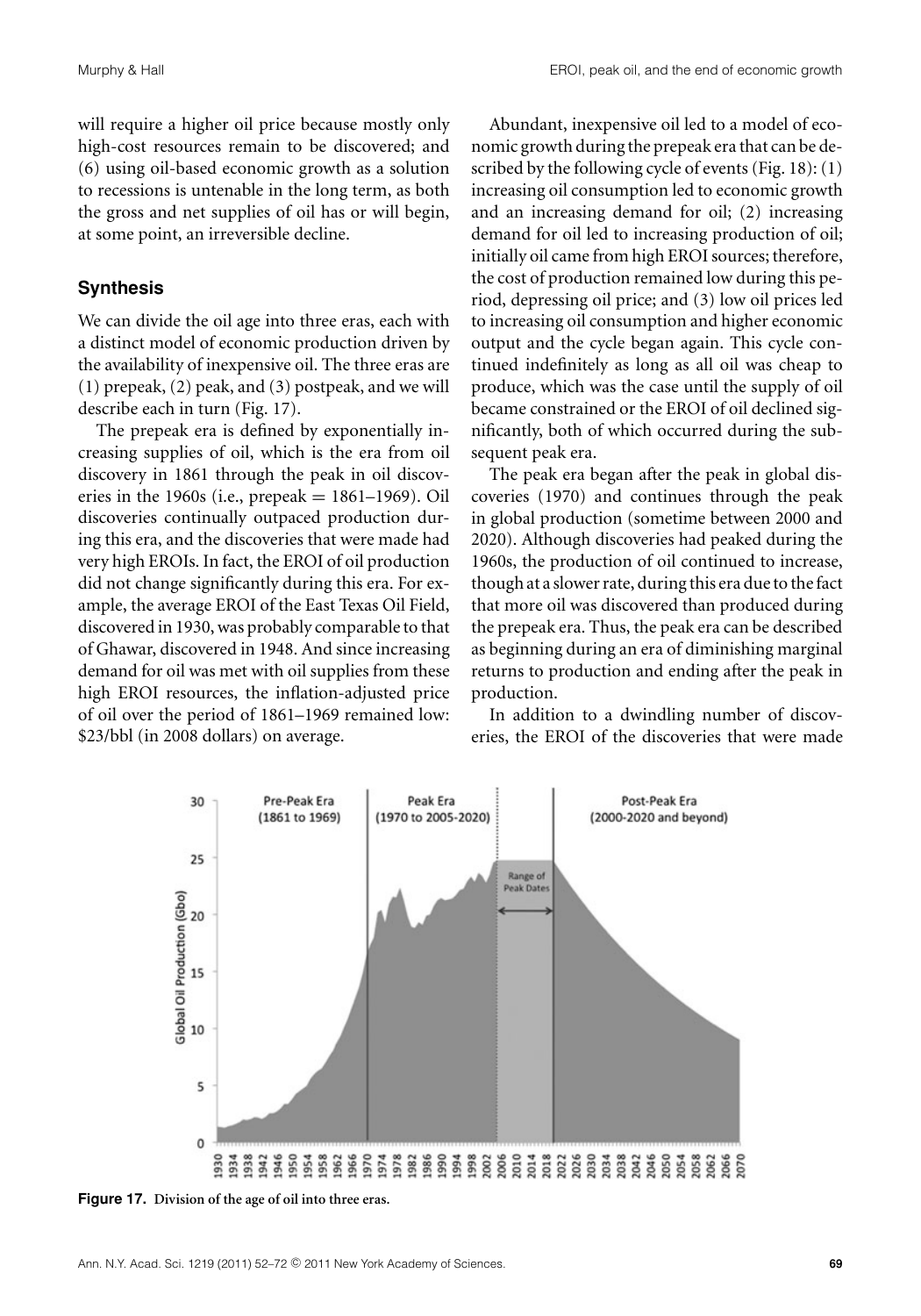## Pre-Peak Model of Economic Growth



**Figure 18. Prepeak model of economic growth.**

after the 1960s tended also to be lower. Prudhoe Bay, for example, was discovered in 1968 but production did not begin until the Alaska pipeline was finished nearly a decade later. Although Prudhoe Bay had vast reserves, it was certainly more costly to develop than East Texas because of pipeline construction, among other expenses. In the 1980s, the United States began to rely increasingly on imported oil, adding transportation costs and foreign levies to the total cost of the U.S. oil supply. Today, we are expanding production to ultradeep water and to unconventional sources of oil, both of which have much higher costs. Since the costs have increased since 1970, predictably, so has the price. The average inflation-adjusted price of oil from 1970 through 2008 was \$43/bbl, almost double the previous era. In other words, it was not the depletion of oil per se, but the depletion of high EROI oil that contributed to anincrease in the price of oil over the long term.

Due, apparently, to the depletion of high EROI oil, the economic model for the peak era, that is, roughly 1970–2020, is much different than the prepeak model and can be described by the following feedbacks (Fig. 19): (1) economic growth increases oil demand; (2) higher oil demand increases oil production from lower EROI resources; (3) increasing extraction costs leads to higher oil prices; (4) higher oil prices stall economic growth or cause economic contractions; (5) economic contraction leads to lower oil demand; and (6) lower oil demand leads to lower oil prices, which spur another short bout of economic growth until this cycle repeats itself. This system of insidious feedbacks is aptly described as a growth paradox: maintaining business as usual economic growth will require the production of new sources of oil, yet the only sources of oil remaining require high oil prices, thus hampering economic growth.

The growth paradox leads to a highly volatile economy that oscillates frequently between expansion and contraction periods, and as a result, there may appear to be numerous peaks in oil production. In terms of business cycles, the main difference between the pre and peak era models is that business cycles appear as oscillations around an increasing trend in the prepeak model while during the peak era model they appear as oscillations around a flat trend. Colin Campbell referred to this as an undulating plateau. $51$ 

We predict that business cycles in the postpeak era, that is, the period when oil production decreases



#### Peak Era Model of Economic Growth

**Figure 19. Peak era model of the economy.**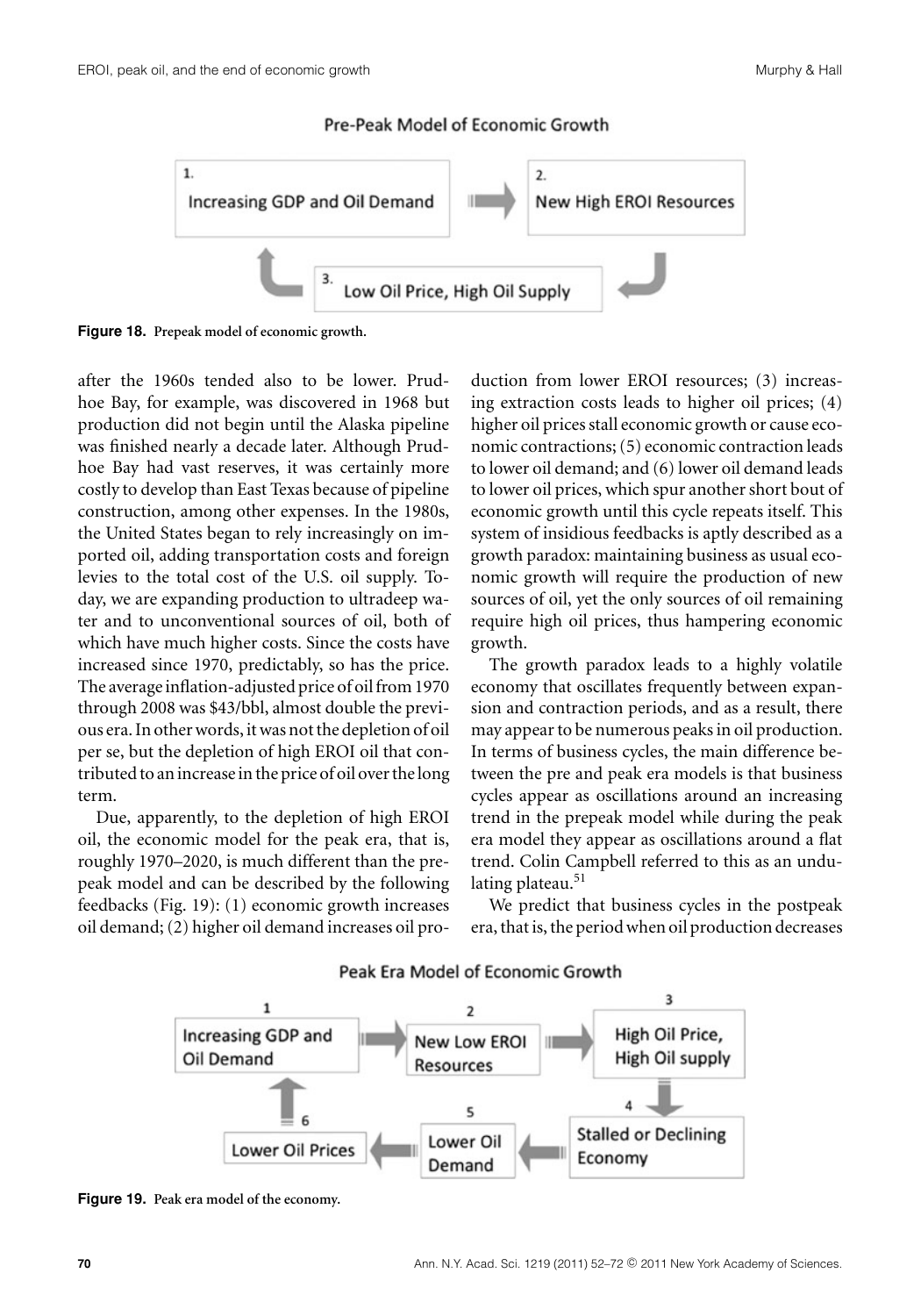on average year after year (2020+), will appear as oscillations around a declining trend. It is difficult to predict what the economic model of the postpeak era will look like, but it will undoubtedly be similar to the peak era model, as oil production and the EROI of oil production will both continue to decline.

It is important to emphasize that these models assume that society will continue to pursue businessas-usual economic growth, that is, the models assume that businesspersons will continue to assume that oil demand will continue to increase in the future. The model also ignores the increasingly important and intricate role that debt accumulation has in the greater energy economy, or the role that economies of scale may play when transitioning from a mature fossil fuel industry to an immature renewable energy industry.

But what if economic growth was no longer the goal? What if society began to emphasize energy conservation over energy consumption? Unlike oil supply, oil demand is not governed by depletion, and incentivizing populations to make incremental changes that decrease oil consumption can completely alter the relation between oil and the economy that was described in the aforementioned models. Decreasing oil consumption in the United States by even 10% would release nearly 2 million barrels of oil onto the global oil markets each day.

For the economy of the United States and almost every other nation, the prospects for future, oil-based economic growth are bleak. Maintaining the status quo of growth economics based on an oil energy base is simply not possible for more than a decade or two at most, presuming that trade lines and international politics remain amenable. For the United States, which is currently in the deepest recession since the Great Depression, it seems highly unlikely that oil production can increase enough, for a long enough period of time, to grow the economy from this recession, let alone any future recessions. Furthermore, even if oil production can increase in the near term, the price of oil needed to maintain that production will be high enough on its own to incite a recession. Taken together, it seems clear that the economic growth of the past 40 years will not continue for the next 40 years unless there is some remarkable change in how we manage our economy.

### **Acknowledgments**

Many thanks to Tim Volk, Chris Nelder of GetRealList, Jim Hansen, and two anonymous reviewers for many helpful comments on early drafts of this work.

## **Conflicts of interest**

The authors declare no conflicts of interest.

## **References**

- 1. Deffeyes, K.S. 2001. *Hubbert's Peak: The Impending World Oil Shortage*. Princeton University Press. New Jersey.
- 2. Campbell, C.J. 1997. *The Coming Oil Crisis*. Multi-Science Publishing Company and Petroconsultants. Essex, UK.
- 3. Campbell, C.J. & J.H. Laherrere. 1998. The end of cheap oil. *Sci. Am.* **278:** 78–83.
- 4. Knoop, T.A. 2010.*Recessions and Depressions: Understanding Business Cycles*. Praeger. Santa Barbara, CA.
- 5. Kremmer. 2010. Historic population and GDP data. http://www.historicalstatistics.org/ (accessed November 24, 2010).
- 6. Smil, V. 2010. *Energy Transitions: History, Requirements, Prospects*. Praeger. Santa Barbara, CA.
- 7. Federal, R. 2009. St. Louis Federal Reserve. http:// research.stlouisfed.org/fred2/series/CPIAUCNS (accessed March 15, 2009).
- 8. Hayward, T. 2010. *BP Statistical Review of World Energy*. British Petroleum. London, UK.
- 9. Daly, H.E. & J. Farley. 2003. *Ecological Economics: Principles and Applications*. Island Press. Washington, DC.
- 10. NBER. 2010. US Business Cycle Expansions and Contractions. National Bureau of Economic Research. http://www.nber.org/cycles/cyclesmain.html (accessed July 10, 2010).
- 11. Karanfil, F. 2009. How many times again will we examine the energy-income nexus using a limited range of traditional econometric tools? *Energy Policy* **37:** 1191–1194.
- 12. Cleveland, C.J., R.K. Kaufmann & D.I. Stern. 2000. Aggregation and the role of energy in the economy. *Ecol. Econ.* **32:** 301–317.
- 13. Stern, D.I. 2000. A multivariate cointegration analysis of the role of energy in the US macroeconomy. *Energy Econ.* **22:** 267–283.
- 14. Stern, D.I. 1993. Energy use and economic growth in the USA, a multivariate approach. *Energy Econ.* **15:** 137– 150.
- 15. Hall, C.A.S., R. Powers & W. Schoenberg. 2008. Peak oil, EROI, investments, and the economy in an uncertain future. In *Biofuels, Solar and Wind as Renewable Energy Systems: Benefits and Risks*. D. Pimentel, Ed.: 109–132. Springer. The Netherlands.
- 16. Murphy, D.J. & C.A.S. Hall. 2010. Year in review—EROI or energy return on (energy) invested. *Ann. N.Y. Acad. Sci.* **1185:** 102–118.
- 17. EIA. 2009. Energy Information Administration. http:// tonto.eia.doe.gov/dnav/pet/pet˙cons˙top.asp (accessed October 21, 2009).